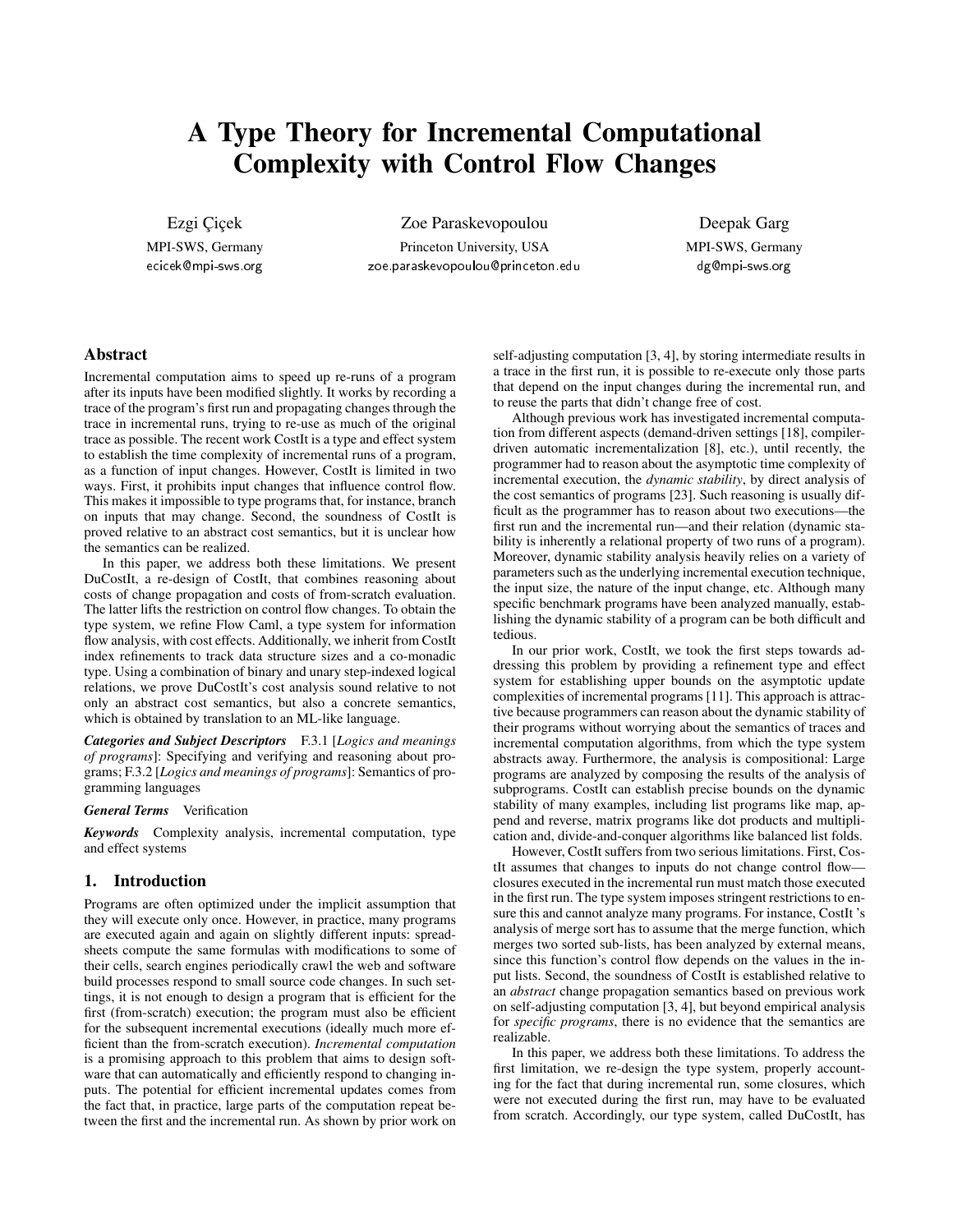two typing judgments—one counts costs of incremental updates (change propagation) and the other counts costs of from-scratch evaluation. Switches between the two modes are mediated by type refinements. To address the second limitation, we show that our language, a  $\lambda$ -calculus with lists, can be translated (type-directed) to a low-level language similar to ML, preserving both incremental and from-scratch costs estimated by the type system. This translation significantly improves upon existing work [9], which provides a related translation but only shows that the translation preserves the cost of the first run (the more important cost here is the cost of the incremental run). We briefly summarize the key insights in DuCostIt's design.

First, dynamic stability is a function of input changes, so to analyze dynamic stability precisely, the type system must track which values may change. For this, we use type refinements that trace lineage to types for information flow analysis [26]: The type  $(A)$ <sup>S</sup> contains values of type A that cannot change structurally, while  $(A)^\mathbb{C}$  contains values of type A that may change arbitrarily. Second, dynamic stability depends on sizes of input data structures like lists. To track these sizes, we use index refinements in the style of DML [28] and DFuzz [15].

Third, like CostIt, DuCostIt's type system treats costs as an effect on the typing judgment. However, unlike CostIt, where the only possible effect is the cost of incremental update, in DuCostIt there are two possible costs, which are manifest in two different typing judgments. The judgment  $\vdash_{\mathbb{S}} e : \tau \mid \kappa$  means that e (of type τ) has incremental update cost at most κ, while  $\vdash_{\mathbb{C}} e : \tau \mid \kappa$  means that e's from-scratch execution cost is at most  $\kappa$ . For example, if x : (real)<sup>S</sup>, i.e., x is a real number that cannot change, then  $\vdash_{\mathbb{S}} x + 1$ : (real)<sup>\S</sup> | 0 (since x cannot change, there is nothing to incrementally update in  $x + 1$ , so the cost is zero), but  $\vdash_{\mathbb{C}}$  $x+1$ : (real)<sup>S</sup> | 1 (executing  $x+1$  from scratch requires unit time to compute the addition). By adding the from-scratch cost judgment, DuCostIt allows dynamic stability analysis of programs whose executed closures depend on inputs that may change. CostIt rejects such programs upfront. Examples of such programs are (if x then  $e_1$  else  $e_2$ ) when  $x$  : (bool)<sup>C</sup>, and  $(y\ 0)$  when  $y : (real \rightarrow real)^{\mathbb{C}}$  is a function which may change completely (e.g., from  $\lambda y. y + 1$  to  $\lambda y. y$ ). Overall, our type system can be viewed as a cost-effect refinement of the pure fragment of [26].

Finally, incremental update has the inherent property that any subcomputation whose dependencies don't change incurs zero cost. This property is needed in the analysis of many recursive programs like merge sort, the fast Fourier transform, etc. Much like CostIt, we internalize this property into the type system using a co-monadic type  $\square(\tau)$ , which contains values that cannot depend on values that may change (transitively). This type is stronger than  $(A)^\text{S}$  since  $(A)$ <sup>S</sup> includes values that do not change structurally, but whose contained closures capture variables that may change, while  $\square(\tau)$ excludes such values. In contrast, the annotations  $\square(\cdot)$  and  $\left(\cdot\right)^{\hat{\mathbb{S}}}$ coincide in CostIt due to its syntactic restrictions.

In addition to showing how to type several examples with DuCostIt, we prove DuCostIt's type system sound relative to two semantics. Here, soundness means that costs established by typing are upper bounds on the costs of incremental update and fromscratch evaluation in a model of the runtime. The first semantics is an *abstract* cost semantics for evaluation from-scratch and for incremental update. The incremental update part extends similar semantics in CostIt with the possibility of switching to from-scratch evaluation when a closure not executed in the first run is reached. The second semantics is a *concrete* semantics that translates our source language to an ML-like target language with references and a cost semantics. The translation explicitly records dependencies (a trace) in the first run. We provide a concrete algorithm for incremental update and prove soundness relative to it. This shows that the costs estimated by our type system can be realized algorithmically. The reader may wonder why we present the abstract semantics when we also have a concrete semantics. The answer is that the abstract semantics are very easy to understand and they specify what the concrete semantics must do.

To prove soundness of the type system with respect to the two semantics, we develop logical relation models of types and typing judgments. These models are interesting in themselves: They combine a binary relation for the judgment  $\vdash_{\mathbb{S}} e : \tau \mid \kappa$  with a unary relation for the judgment  $\vdash_{\mathbb{C}} e : \tau \mid \kappa$ , with an interesting interaction in the step-indices.

In summary, we make the following contributions:

- We develop a type system, DuCostIt, for dynamic stability that combines analyses of costs of incremental update and of fromscratch evaluation. The type system combines index refinements, changeability refinements, co-monadic reasoning and two kinds of cost effects. Our type system significantly extends prior work. (Section 3)
- We show that the type system can precisely type several interesting examples. (Section 2)
- We develop an abstract cost semantics and a concrete cost semantics and prove soundness with respect to both using models that mix binary and unary step-indexed logical relations. The soundness with respect to the concrete cost semantics is completely new and covers a gap in prior work. (Sections 4 and 5)

Omitted inference rules and proofs of theorems are included in an appendix available from the authors' webpages [1].

*Implementation* We have also designed and implemented an algorithmic version of DuCostIt's type system. Our bidirectional type-checker reduces the problem of type-checking to constraint solving over a first-order theory of integers and reals which, although undecidable, can be handled by SMT solvers with some manual intervention. All but one example in this paper were typechecked on this implementation but due to space limitations the implementation's details are deferred to a separate paper.

# 2. Typing for Dynamic Stability

This section introduces DuCostIt through examples. The main idea behind incremental computational complexity analysis is *dynamic stability* [11]. Assume that a program e is initially executed with input  $v$  and then the program is re-run with a slightly different input  $v'$ . Dynamic stability measures the amount of time it takes to re-run the program with the modified input v' using *incremental computation*. In incremental computation [3, 4], all intermediate values are stored in a trace during the initial run. During the re-run (also called the incremental or second run), a special algorithm, called *incremental update* or *change propagation* tries to re-use as many values from the trace as possible, and re-computes from-scratch only when a completely new closure is encountered, or a primitive function is reached and the function's arguments have changed. Concretely, change propagation is implemented by storing all values in reference cells, representing the trace as a dynamic dependence graph over those references, and updating the references by traversing the graph starting from changed leaves (inputs) and recomputing all references that depend on the changed references. This is a bottom-up procedure, that incurs cost only for the parts of the trace that have changed. The graph can be traversed using many different strategies [2]. We explain one such strategy in Section 5, but this intuition suffices for now. It should be clear that dynamic stability is a relational property of two runs of a program.

Like CostIt [11], our broad goal is to build a type and effect system to establish (upper bounds on) dynamic stability. In general,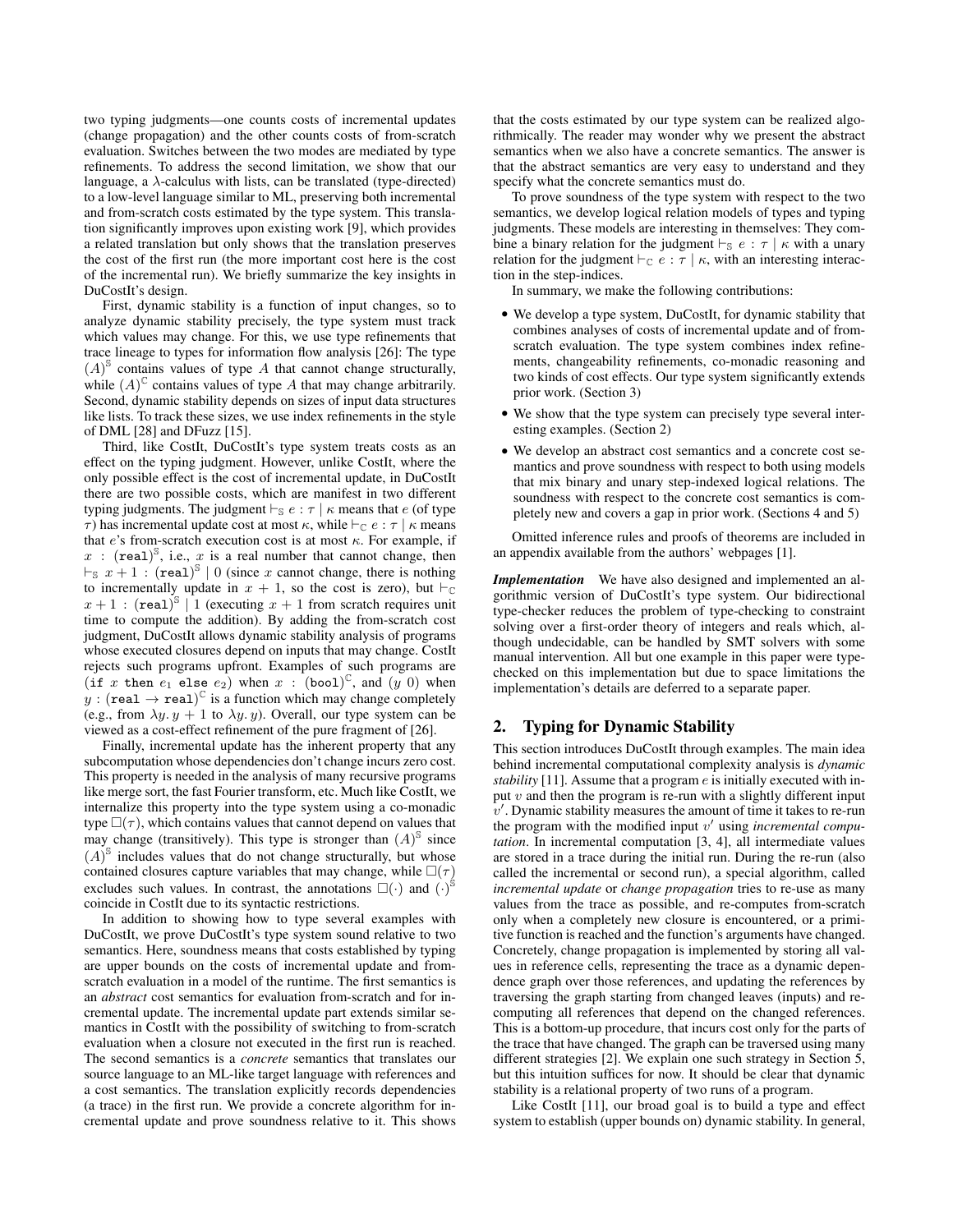change propagation may have to recompute an intermediate value if either (a) that value was obtained as the result of a primitive function, whose inputs have changed, or (b) that value was obtained from a closure, but the closure has now changed, either due to a change in control flow or due to a non-trivial change to an input function (our setting is higher-order). CostIt only considers possibility (a); restrictions in CostIt's type system immediately discard any program that might afford possibility (b). Our primary goal is to re-design CostIt to lift this restriction.

*Example 1a (Warm-up)* Consider the boolean expression  $x \leq 5$ with one input x of type real. Assuming that computing  $\leq$  fromscratch costs 1 unit of time, what is the the dynamic stability of this expression? While one may instinctively answer 1, the precise answer depends on whether  $x$  may change in the incremental run or not: If  $x$  may change, then change propagation may recompute  $\leq$ , so the dynamic stability would be 1. If x cannot change, then change propagation will simply bypass this expression, and the cost will be 0. To track statically whether a value may change, we use type refinements  $(A)^\mathbb{S}$  and  $(A)^\mathbb{C}$  inspired by similar refinements in CostIt.  $(A)^\$$  ascribes values of type A that may not change structurally, while  $(A)^\mathbb{C}$  ascribes values of type A that may or may not change.<sup>1</sup> In words,  $\Im$  is read "stable" and  $\mathbb C$  is read "changeable". The cost is written as an effect over the turnstile in typing. Hence, our program can be typed in two different ways:  $x : (\text{real})^8 + x \le 5 : (\text{bool})^8 \mid 0$  and  $x:({\tt real})^\mathbb C \vdash x\leq 5:({\tt bool})^\mathbb C \dot{\,} 1.$ 

*Dual-mode typing* The typing judgment described above suffices for typing programs under CostIt's restrictions, where only primitive functions are re-executed during change propagation. However, in general, change propagation may execute fresh closures fromscratch. To count the costs of these closures, we need a second "mode" of typing, that upper-bounds the *from-scratch* execution cost of an expression. Accordingly, we use two typing judgments:  $\vdash_{\mathbb{S}} e : \tau \mid \kappa$ , which means that the cost of change propagating through e is at most  $\kappa$  and  $\vdash_{\mathbb{C}} e : \tau \mid \kappa$ , which means that the cost of evaluating  $e$  from-scratch is at most  $\kappa$ . As a rule, the from-scratch cost always dominates the change propagation cost. We often write the judgments generically as  $\vdash_{\epsilon} e : \tau \mid \kappa$  for  $\epsilon \in \{\mathbb{S}, \mathbb{C}\}.$ 

*Remark on notation* When used on typing judgments  $\vdash_{\mathcal{S}} e : \tau \mid \kappa$ an  $\vdash_{\mathbb{C}} e : \tau \mid \kappa$ , the annotations S and C stand for *changepropagation* and *from-scratch execution* respectively, whereas on types  $(A)^\mathbb{S}$  and  $(A)^\mathbb{C}$ , the annotations  $\mathbb S$  and  $\mathbb C$  stand for *stable* and *changeable*.

*Example 1b (From-scratch cost)* The program  $x \leq 5$  can be given a from-scratch execution cost using the C-mode typing judgment:  $x : (real)^{\mu} \vdash_{\mathbb{C}} x \leq 5 : (bool)^{\mu} \upharpoonright 4$ . The cost 4 counts unit costs for each of the following: applying the comparison function, reading from the variable  $x$ , (immediately) evaluating the constant 5, and executing the body of the comparison. Note that the fromscratch cost is independent of whether or not  $x$  may change. Hence, it holds for both  $\mu = \mathbb{C}$  and  $\mu = \mathbb{S}$ .

*Example 2 (Mode-switching)* To understand how the two modes of typing interact with each other, consider (if x then  $e_1$  else  $e_2$ ). How do we establish the change propagation cost of this expression

when x has types  $(b \cdot \text{ood})^{\mathbb{S}}$  and  $(b \cdot \text{ood})^{\mathbb{C}}$ ? If  $x : (b \cdot \text{ood})^{\mathbb{S}}$ , we know that  $x$  will not change. So, the incremental run will execute the same branch  $(e_1 \text{ or } e_2)$  as the initial run. This means that change propagation can be continued in the branch. Consequently, in this case, we only need to establish change propagation costs of the two branches  $e_i$ , not their from-scratch evaluation costs. In the type system, this means that the branches can be typed in S mode, as in the following derivation.

$$
x: (\text{bool})^{\mathbb{S}} \vdash_{\mathbb{S}} x: (\text{bool})^{\mathbb{S}} \mid 0
$$
  

$$
\frac{x: (\text{bool})^{\mathbb{S}} \vdash_{\mathbb{S}} e_1 : \tau \mid \kappa \qquad x : (\text{bool})^{\mathbb{S}} \vdash_{\mathbb{S}} e_2 : \tau \mid \kappa}{x : (\text{bool})^{\mathbb{S}} \vdash_{\mathbb{S}} \text{if } x \text{ then } e_1 \text{ else } e_2 : \tau \mid \kappa}
$$

If  $x$ : (bool)<sup> $\mathbb C$ </sup> then  $x$  may change. Consequently, the initial and incremental runs may execute different branches. If the branches end up being different, change propagation must execute the new branch from-scratch. Hence, we must establish the from-scratch costs of the two branches. (If the branch doesn't actually change, change propagation will not evaluate from-scratch, but in that case the cost will only be lower, so our established cost would be conservative.)

$$
x: (\text{bool})^{\mathbb{C}} \vdash_{\mathbb{S}} x: (\text{bool})^{\mathbb{C}} \mid 0
$$
  

$$
x: (\text{bool})^{\mathbb{C}} \vdash_{\mathbb{C}} e_1 : \tau \mid \kappa' \qquad x: (\text{bool})^{\mathbb{C}} \vdash_{\mathbb{C}} e_2 : \tau \mid \kappa'
$$
  

$$
x: (\text{bool})^{\mathbb{C}} \vdash_{\mathbb{S}} \text{if } x \text{ then } e_1 \text{ else } e_2 : \tau \mid \kappa' + 1
$$

In the second premise,  $\kappa'$  is not the cost for change-propagation, but from-scratch execution ( $\epsilon = \mathbb{C}$ , not S). We also add a cost of 1 for determining which branch must be taken in the incremental run. CostIt cannot type-check this example when  $x$  : (bool)<sup>C</sup>. The pattern illustrated by this example is general: Whenever we eliminate a boolean, sum, list or existential type labeled C, we switch to the  $\mathbb C$  (from-scratch) mode in typing the branches. We do not switch to the C mode when the eliminated type is labeled S.

*Example 3 (Map)* Branch points are not the only reason why change propagation may end up executing a completely fresh expression. A second reason is that a function provided as input to another function may change non-trivially. To illustrate this, we type the standard list function map. We need two additional type refinements. First, dynamic stability usually depends on the sizes of input data structures, so we introduce index refinements as in CostIt. In particular, list types are refined to the form list  $[n]^\alpha \tau$ . Here,  $\tau$  is the type of the elements of the list, n is the exact length of the list and  $\alpha$  is an upper bound on the number of elements that may change. Second, the function type  $\tau_1 \rightarrow \tau_2$  is refined to  $\tau_1 \xrightarrow{\mathbb{S}(\kappa)} \tau_2$  and  $\tau_1 \xrightarrow{\mathbb{C}(\kappa)} \tau_2$ . The former type says that the cost of change propagating through the body of the function is  $\kappa$ , whereas the latter type says that the cost of executing the function's body from scratch is  $\kappa$ . For instance, based on Example 1a, the function  $\lambda x. (x \leq 5)$  can be given the types  $(\text{real})^{\mathbb{S}} \xrightarrow{\mathbb{S}(0)} (\text{bool})^{\mathbb{S}}$  and  $(\text{real})^{\mathbb{C}} \stackrel{\mathbb{S}(1)}{\longrightarrow} (\text{bool})^{\mathbb{C}}$  and based on Example 1b, it can be given the type  $(\texttt{real})^{\mu} \xrightarrow{\mathbb{C}(4)} (\texttt{bool})^{\mu}$  for  $\mu \in \{\mathbb{S}, \mathbb{C}\}.$ 

Consider the standard map function that applies an input function  $f$  to every element of an input list  $l$ .

$$
\begin{array}{l}{\tt fix\ map}(f). \ \lambda l.\ {\tt case_L}\ l\ {\tt of\ nil}\ \rightarrow \texttt{nil}\\ |\ {\tt cons}(h,\ tl)\ \rightarrow\ {\tt cons}(f\ h,\ {\tt map}\ f\ tl) \end{array}
$$

To type map, we introduce a new co-monadic type  $\square(\tau)$ , which ascribes values of type  $\tau$  that do not depend on anything that may change. Suppose that the input list l has type  $($ list  $[n]^{\alpha} \tau$  $)^{\beta}$ . Assume that f has type  $\square(\tau \xrightarrow{\S(\kappa)} \tau')$ , i.e., f does not depend on anything that may change and its body change-propagates with cost at most  $\kappa$ . In this case, to change propagate map's body, we

<sup>&</sup>lt;sup>1</sup> Values of type  $(A)$ <sup>S</sup> may admit indirect changes in nested sub-values. This is explained in Section 3. Also, our refinements S and C do not coincide semantically with their homonyms in CostIt. CostIt's refinement S is semantically equal to a third annotation that we write  $\Box$  (see Examples 4) and 5), and CostIt's refinement  $\mathbb C$  mixes the semantics of our  $\mathbb S$  and  $\mathbb C$ refinements. Owing to restrictions in CostIt's type system that we don't want, we do not believe it possible to build a semantically conservative extension of CostIt's refinements.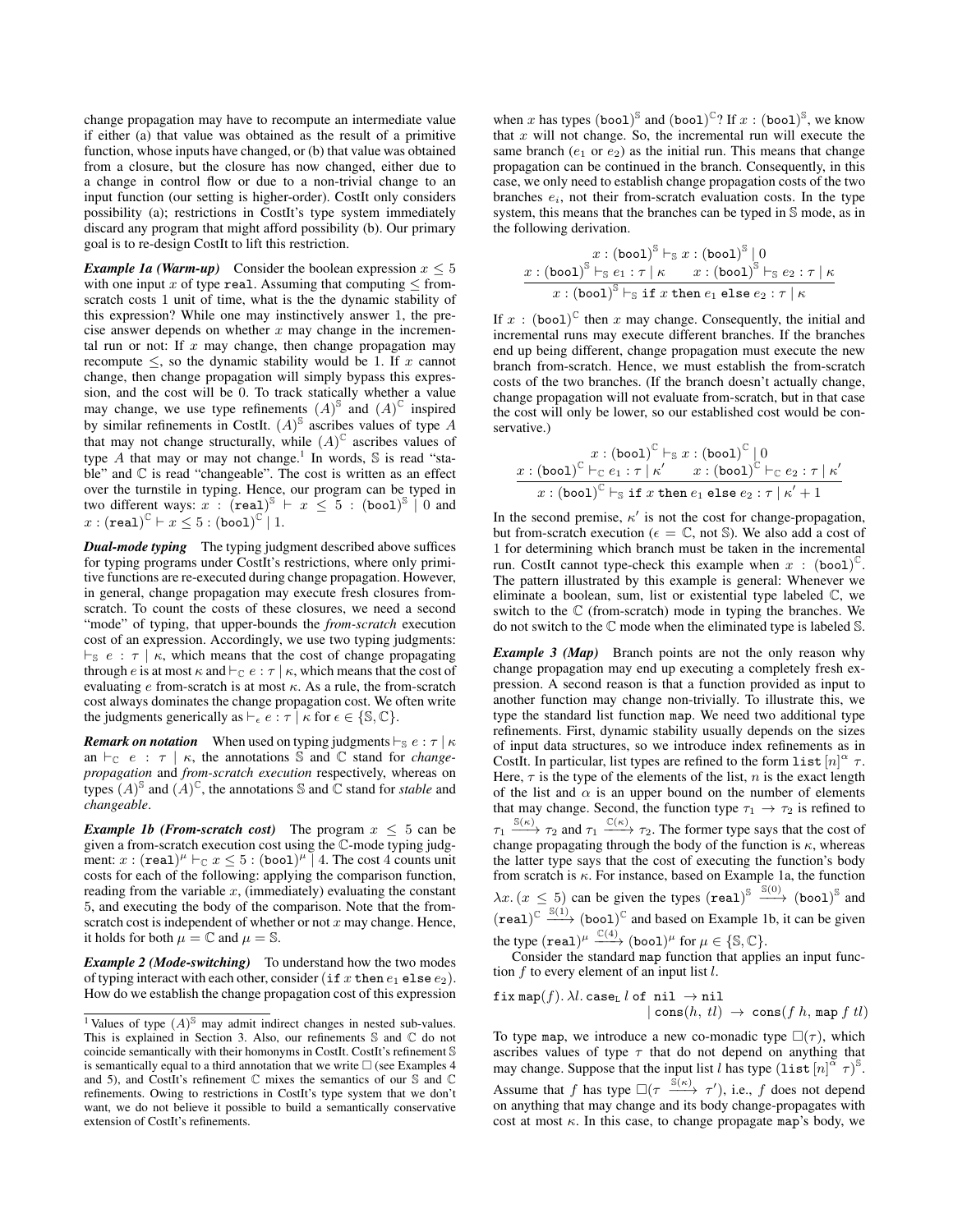must only change propagate through  $f$  on changed elements of  $l$ , of which there are at most  $\alpha$ . Hence, the cost is  $O(\alpha \cdot \kappa)$  and, indeed, map can be given the following type in CostIt (and our type system) for a suitable linear function h.

map: 
$$
\Box(\tau \xrightarrow{\mathbb{S}(\kappa)} \tau') \xrightarrow{\mathbb{S}(0)} \forall n, \alpha : \mathbb{N}.
$$
  
(list  $[n]^{\alpha} \tau$ ) <sup>$\mathbb{S}$</sup>   $\xrightarrow{\mathbb{S}(h(\alpha \cdot \kappa))} (\text{list } [n]^{\alpha} \tau')^{\mathbb{S}}$ 

The more interesting question is what happens if we allow  $f$  to change, i.e., f has type  $(\tau \xrightarrow{C(\kappa)} \tau')^{\mathbb{C}}$ . In this case, change propagation may have to re-execute the function on all list elements from scratch, so the cost of map is  $O(n \cdot \kappa)$ . This yields the following second type for map for a suitable linear function  $g$ .

map : 
$$
(\tau \xrightarrow{\mathbb{C}(\kappa)} \tau')^{\mathbb{C}} \xrightarrow{\mathbb{S}(0)} \forall n, \alpha :: \mathbb{N}.
$$
  
(list  $[n]^{\alpha} \tau)^{\mathbb{S}} \xrightarrow{\mathbb{S}(g(n \cdot \kappa))} (\text{list } [n]^n \tau')^{\mathbb{S}}$ 

Note that even though CostIt can express a similar second type for map, that type is actually more restrictive: In CostIt's interpretation of types, a function labeled  $\mathbb C$  cannot change arbitrarily, e.g., it cannot change from  $\lambda x. (x \le 5)$  to  $\lambda x. (x \ge 5)$ , whereas in our interpretation it can. Finally, if the type of f were  $(\tau \xrightarrow{\mathbb{S}(\kappa)} \tau')^{\mathbb{C}}$ (changeable function, whose body change-propagates with cost  $\kappa$ ), then we would not be able to type map, because we would not be able to conservatively estimate the cost of change propagation: Since the function may change, change propagation may have to reexecute its body from scratch, but the cost of doing that would be unknown. In fact, our type system prohibits application of functions whose outer annotation is  $\mathbb C$  and whose arrow has annotation  $\mathbb S$ (Section 3).

*Example 4 (Merge)* The following example demonstrates the effect of mode-switching on the typing of recursive functions. Consider the following standard function that merges two sorted (ascending) lists  $x$  and  $y$  to produce a sorted list.

fix merge $(x)$ .  $\lambda y$ . case<sub>L</sub> x of nil  $\rightarrow y$  $| \text{cons}(a, as) \rightarrow \text{caseL } y \text{ of }$ nil  $\rightarrow x$  $|\text{ cons}(b, bs) \to \text{ if } a \leq b \text{ then } \text{cons}(a, \text{ merge } as \text{ y})$ else cons $(b, \text{merge } x \text{ } bs)$ 

Suppose that the lists x and y have types list  $[n]^\alpha$  (real)<sup>C</sup> and list  $[m]^{\beta}$  (real)<sup>C</sup>, respectively. How can we type merge? Since the list heads  $a, b$ : (real)<sup>C</sup> (they may change),  $(a \leq b)$ :  $(bool)^{\mathbb{C}}$ , so as explained in Example 2, the two branches of the if-then-else must be typed in C-mode, i.e., we must establish their from-scratch evaluation costs. This immediately means that for merge, which is recursively called in those branches, we must also calculate the from-scratch cost. Hence, the arrows in merge's type must be annotated C. The rest of the typing is not surprising: It is easy to see that the from-scratch cost is  $O(n + m)$  and that even a single change to an input list can cause the entire output to change. This yields the following type for merge, for a suitable linear function h.

$$
\begin{aligned} & \texttt{merge} : \Box (\forall n, m, \alpha, \beta :: \mathbb{N}.\ \texttt{list}\ [n]^\alpha \ (\texttt{real})^\mathbb{C} \xrightarrow{\mathbb{C}(1)} \\ & \texttt{list}\ [m]^\beta \ (\texttt{real})^\mathbb{C} \xrightarrow{\mathbb{C}(h(n+m))} (\texttt{list}\ [n+m]^{n+m} \ (\texttt{real})^\mathbb{C})^\mathbb{C}) \end{aligned}
$$

 $C(1)$ 

The outer annotation  $\Box$  on the type of merge states that merge does not depend on anything that can change (this is trivially true because merge is a closed expression). Its significance will become clear in the next example, where we use merge to type merge sort. We note that because merge's type establishes its from-scratch cost, CostIt cannot type merge. (In CostIt, merge is treated as a primitive function.)

*Example 5 (Merge sort)* This example is taken from CostIt and its analysis is similar to that in CostIt. We present the example here because it highlights central type system features that we inherit from CostIt. The standard function merge sort (msort) divides a given list into two nearly equal sized lists, sorts the two lists recursively and then merges the two sorted lists using the function merge from Example 4.

$$
\begin{array}{l} \texttt{fix~msort}(l).~ \texttt{case}_{\texttt{L}}~l~ \texttt{of} \\ \texttt{nil}~\rightarrow \texttt{nil} \\ |\cos(h_1,~l_1)~\rightarrow~ \texttt{case}_{\texttt{L}}~l l_1~ \texttt{of} \\ \texttt{nil}~\rightarrow \texttt{cons}(h_1,~ \texttt{nil}) \\ |\hspace{0.5mm} \texttt{cons}(\_,~\_)~\rightarrow~ \texttt{let}~(z_1,z_2)~=~ \texttt{(bsplit}~l)~ \texttt{in} \\ \texttt{merge}~ (\texttt{msort}~z_1, \texttt{msort}~z_2) \end{array}
$$

The function bsplit used to split the list has type

$$
\begin{array}{ll}\texttt{bsplit} : \Box(\forall n, \alpha::\mathbb{N}.\,\texttt{list}\,[n]^\alpha \;(\texttt{real})^\mathbb{C} \xrightarrow{\mathbb{S}(0)}\\ \exists \beta. (\texttt{list}\left[\left\lceil\tfrac{n}{2}\right\rceil\right]^\beta \;(\texttt{real})^\mathbb{C} \times \texttt{list}\left[\left\lfloor\tfrac{n}{2}\right\rfloor\right]^{\alpha-\beta} \;(\texttt{real})^\mathbb{C}))\end{array}
$$

bsplit alternates elements of the input list to the two output lists. Its code is unimportant, but it is important that the function's change propagation cost is 0 (this holds because the function only rearranges the input list's elements, without inspecting them). What is the dynamic stability of msort? Suppose that the input list  $l$  has type list  $[n]^\alpha$  (real)<sup>C</sup> msort is a divide-and-conquer algorithm and its trace is a balanced binary tree of height  $H = \lceil \log_2(n) \rceil$ . At each node of the tree, msort splits the local list, makes two recursive calls to sort the resulting sublists and merges the sorted sublists. Counting tree levels starting from leaves (leaves have level 0), the cost of re-applying merge at a node at level  $k$  is at most  $h(2<sup>k</sup>)$ , where h is the linear cost function from Example 4. If  $\alpha$ changes occur, then the number of nodes at level  $k$  re-evaluated by change propagation is upper bounded by both  $\alpha$ , which is the total number of changed leaves, and  $2^{H-k}$ , which is the maximum number of nodes at level  $k$ . Hence, the total cost incurred at level  $k$ is at most  $h(2^k) \cdot \min(\alpha, 2^{\lceil \log_2(n) \rceil - k})$ . The dynamic stability is, therefore,  $Q(n, \alpha) = \sum_{n=1}^{\lceil \log_2(n) \rceil}$  $\sum_{k=0}^{\infty} h(2^k) \cdot \min(\alpha, 2^{\lceil \log_2(n) \rceil - k})$ . It can be easily shown that for linear h, this is in  $O(n \cdot (1 + \log_2(\alpha)))$ .

For  $\alpha = 1$ , this yields  $O(n)$  and for  $\alpha = n$ , this yields  $O(n \cdot \log n)$ , which is the standard from-scratch cost of merge sort.

We now explain briefly how this cost is established in DuCostIt and CostIt. We wish to type msort as follows:

$$
\texttt{msort}: \Box(\forall n, \alpha::\mathbb{N}.\ \texttt{list}\ [n]^\alpha\ (\texttt{real})^\mathbb{C} \xrightarrow{\mathbb{S}(Q(n,\alpha))} \\\ \texttt{list}\ [n]^n\ (\texttt{real})^\mathbb{C})
$$

Consider the most interesting case, where the list has at least two elements. Then, inductively, the two recursive calls to msort on the sublists  $z_1$  and  $z_2$  have change propagation costs  $Q(\lceil \frac{n}{2} \rceil, \beta)$  and  $Q(\left\lfloor \frac{n}{2} \right\rfloor, \alpha - \beta)$ . Splitting incurs zero cost (for change propagation) and merge has cost  $h(\lceil \frac{n}{2} \rceil + \lfloor \frac{n}{2} \rfloor) = h(n)$  from Example 4. Consequently, to complete the typing, we must show that

$$
h(n) + Q\left(\left\lceil \frac{n}{2} \right\rceil, \beta\right) + Q\left(\left\lfloor \frac{n}{2} \right\rfloor, \alpha - \beta\right) \le Q(n, \alpha)
$$

This inequality is an arithmetic tautology for  $\alpha > 0$  (it is established as a constraint outside our type system). For  $\alpha = 0$ , this inequality does not hold: The left side is at least  $h(n)$ , while the right side is 0. To proceed, we observe that when  $\alpha = 0$ , the list does not change at all, so (dynamically) change propagation has nothing to do. Hence, its cost must be 0. To reflect this observation into the static type system and complete our proof, we introduce a typing rule (called nochange in Section 3), which essentially says that if all free variables of an expression are labeled  $\Box$ , then the change propagation cost of the expression is 0. We use this rule on the subexpression starting let  $(z_1, z_2) = \ldots$  This subexpres-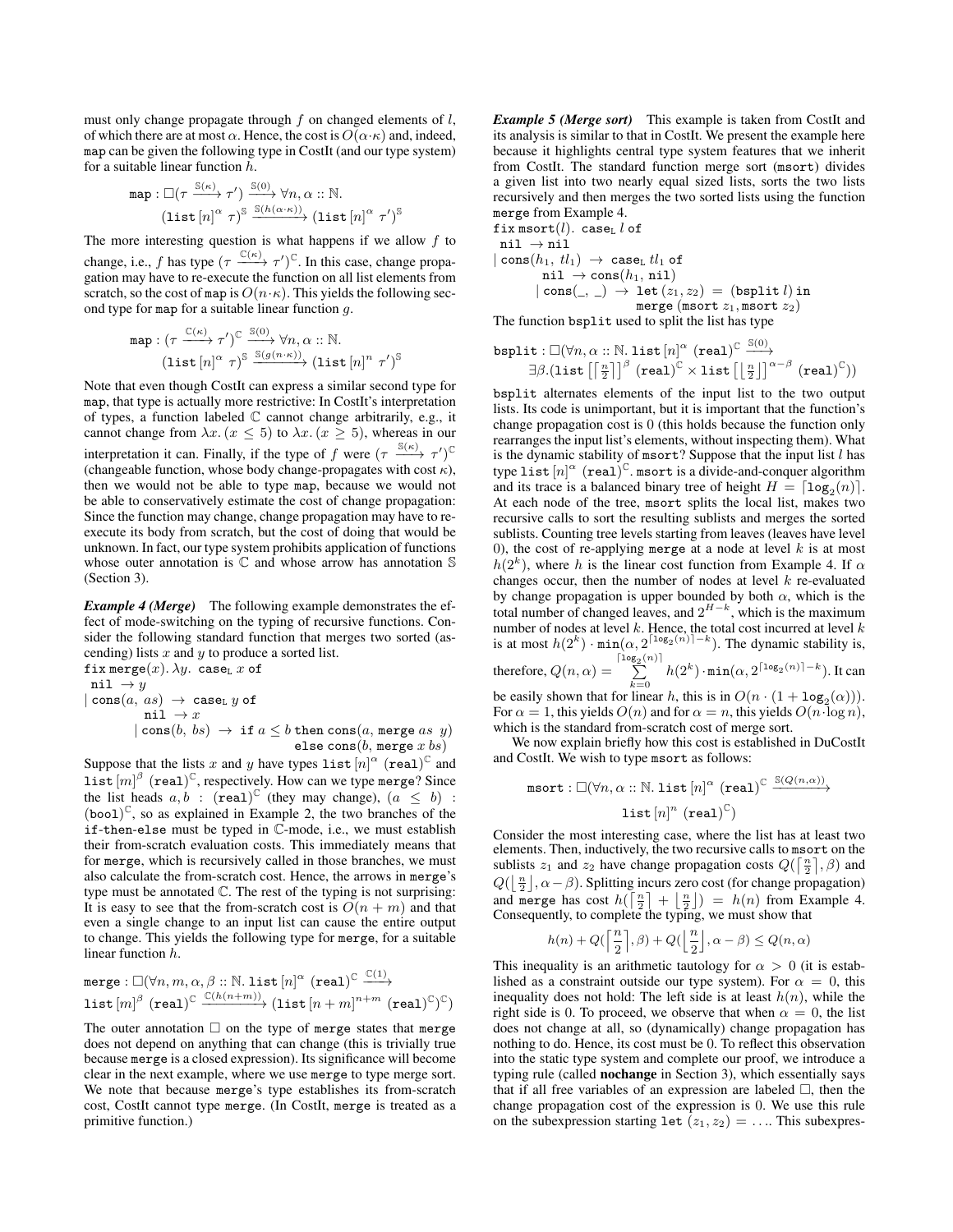| Base types $B ::= \text{real} \mid \text{unit}$     |             |                                                                                                                                                                                                                                                                                  |
|-----------------------------------------------------|-------------|----------------------------------------------------------------------------------------------------------------------------------------------------------------------------------------------------------------------------------------------------------------------------------|
|                                                     |             | Unann. types $A$ ::= $B   \tau_1 \times \tau_2   \tau_1 + \tau_2  $ list $[n]^\alpha \tau$                                                                                                                                                                                       |
|                                                     |             | $\tau_1 \xrightarrow{\delta(\kappa)} \tau_2 \mid \forall i \stackrel{\delta(\kappa)}{\therefore} S. \tau \mid \exists i \colon S. \tau \mid$<br>$C \supset \tau \mid C \& \tau$                                                                                                  |
| <b>Types</b>                                        |             | $\tau$ ::= $(A)^{\mu}$ $\Box(\tau)$                                                                                                                                                                                                                                              |
| Modes                                               |             | $\mu, \epsilon, \delta ::= \mathbb{S} \mid \mathbb{C}$                                                                                                                                                                                                                           |
| Sorts                                               |             | $S$ ::= $N \mid \mathbb{R}^+ \mid V$                                                                                                                                                                                                                                             |
| Index terms                                         | $n, \alpha$ | $I, \kappa$ , ::= $i   \mu   0   I + 1   I_1 + I_2   I_1 - I_2  $<br>$ I_1 \cdot I_2 $ $\frac{I_1}{I_2}$ $\mid$ $\lceil I \rceil$ $\mid$ $\lfloor I \rfloor$ $\mid$ $\log_2(I)$ $\mid$<br>$I_1^{I_2}$   min $(I_1,I_2)$   max $(I_1,I_2)$  <br>$\sum_{i=1}^{I_n} I$<br>$i = I_1$ |
| Constraints                                         |             | $C$ ::= $I_1 \doteq I_2   I_1 < I_2   \neg C$                                                                                                                                                                                                                                    |
| Constraint env. $\Phi$ ::= $\top$   $C \wedge \Phi$ |             |                                                                                                                                                                                                                                                                                  |
| Sort env.                                           |             | $\Delta$ ::= $\emptyset \mid \Delta, i :: S$                                                                                                                                                                                                                                     |
| Type env.                                           |             | $\Gamma$ ::= $\emptyset$   $\Gamma, x : \tau$                                                                                                                                                                                                                                    |
|                                                     |             | Primitive env. $\Upsilon$ ::= $\emptyset$   $\Upsilon, \zeta : (B_1 \dots B_n) \xrightarrow{\kappa'} B$                                                                                                                                                                          |



sion has four free variables: bsplit, msort, merge and l. bsplit and merge are already labeled  $\Box$  from their types. msort is inductively labeled  $\Box$  (this requires a new rule for typing recursive functions). l can be labeled  $\Box$  because  $\alpha = 0$  and we can always coerce list  $[n]^\alpha \tau$  to  $\square$ (list  $[n]^\alpha \tau$ ) when  $\alpha = 0$  (no changes are allowed). It follows from the new typing rule that the entire subexpression has cost 0. That completes the proof of msort's type.

*Other examples* DuCostIt is a conservative extension of CostIt and can type all of CostIt's examples including list append and reverse, matrix transpose, dot products, matrix multiplication, list fold and balanced list fold. Additionally, we have typed several examples where control flow depends on changing data, e.g., merge (and, hence, msort) shown above and other divide-and-conquer algorithms like the fast Fourier transform (FFT) and list inversion count. In all these examples, change propagation and from-scratch costs established in DuCostIt are asymptotically tight.

# 3. Syntax and Type System

DuCostIt is a higher-order, call-by-value functional language with recursive functions, lists, sums, products and base types like reals. DuCostIt's type system has two kinds of *refinements*—index refinements to track sizes of lists and mode refinements S, C to track which values may change. The main novelty in DuCostIt is two different *type effects*—the cost of from-scratch evaluation and the cost of change propagation. Only the latter is a relational effect. The two effects are established using two different typing judgments that interact with each other in the typing rules.

*Types* The syntax of types is shown in Figure 1. Unannotated types contain most familiar types with some refinements. The list type list  $[n]^\alpha \tau$  is refined with n, the exact length of the list and  $\alpha$ , the maximum number of allowed changes ( $\alpha \leq n$ , even though we don't write this for brevity). Function types  $\tau_1 \xrightarrow{\delta(\kappa)} \tau_2$  are refined with an effect  $\kappa$  and a mode  $\delta$ . If  $\delta = \mathbb{S}$ , then  $\kappa$  is the cost of change propagating through the body of the function, and if  $\delta = \mathbb{C}$ , then  $\kappa$  is the cost of executing the body from-scratch. Universally quantified types  $\forall i \stackrel{\delta(\kappa)}{\dots} S$ .  $\tau$  are also refined with a cost

Values 
$$
v ::= \mathbf{r} | (v_1, v_2) | \text{inl } v | \text{inr } v | \text{nil } | \text{cons}(v_1, v_2) | \text{fix } f(x). e | \text{A} . e | \text{pack } v | ()
$$

Expr.  $e ::= x | r | (e_1, e_2) | \text{fst } e | \text{snd } e | \text{inl } e | \text{inr } e |$  $case(e, x.e_1, y.e_2) | nil | cons(e_1, e_2) |$  $(\texttt{case}_\texttt{L}~e~\texttt{of}~\texttt{nil}~\rightarrow~e_1 \mid \texttt{cons}(h, tl)~\rightarrow~e_2) \mid$ fix  $f(x)$ .  $e | e_1 e_2 | \zeta e | \Lambda e | e$ [] |  $\mathtt{pack}\ e\ |\ \mathtt{unpack}\ e\ \mathtt{as}\ x\ \mathtt{in}\ e'\ |$ let  $x = e_1$  in  $e_2 \mid e_c \mid$  clet  $e_1$  as  $x$  in  $e_2 \mid$  ()



 $\kappa$  and a mode  $\delta$  for the closure's body. Constraints C are predicates over index terms (described below). The type  $C \supset \tau$  reads " $\tau$  if constraint C is true, else every expression" and C &  $\tau$  reads " $\tau$ and constraint  $C$  is true".

Unannotated types are refined with annotations S (stable) and C (changeable) to obtain annotated types or, simply, types,  $\tau$ .  $(A)^\mathbb{C}$  specifies values of unannotated type A that may change arbitrarily between the initial and incremental run, whereas  $(A)^\mathcal{S}$ specifies values of ground type  $A$  whose values cannot change structurally. For base types like real,  $(\cdot)^\text{s}$  specifies values that cannot change at all. For lists and products, the annotation has no specific meaning (it is present only for technical convenience in writing typing rules). On sums, the annotation S means that the value is not allowed to change from inl \_ to inr \_ or vice versa (whether the value within inl or inr may change is determined by the nested annotations in the two components of the sum type). On function types, the annotation S means that the function's body cannot change syntactically, but it may capture free changeable variables from outer contexts. Thus, if  $y$ : (real)<sup>C</sup>, then both functions  $\lambda x \cdot x$  and  $\lambda x \cdot (y + 1; x)$  have type  $(\tau \xrightarrow{\mathbb{S}(\kappa)} \tau)^{\mathbb{S}}$  for an appropriate  $\kappa$ . The stronger annotation  $\square(\tau)$  represents values of  $\tau$  that cannot even *depend* on changeable variables from outer contexts and, hence, cannot change at all. Thus,  $\lambda x. (y + 1; x)$ does not have type  $\square((\tau \xrightarrow{\S(\kappa)} \tau)^\S)$ , but  $\lambda x. x$  does. Technically,  $\square(\tau)$  is a co-monadic type (see subtyping later in this section).

*Index terms* Static index terms  $I, \kappa, n, \alpha$  that refine DuCostIt's types are classified into the following sorts: (a) natural numbers, N, which are used to specify list sizes and the number of allowed changes in lists, (b) non-negative real numbers,  $\mathbb{R}^+$ , that appear in logarithmic expressions in costs and (c) the two-valued sort  $V = \{S, \mathbb{C}\}\$ , whose primary purpose has been explained above. Most operators are overloaded for the sorts  $\mathbb{R}^+$  and  $\mathbb N$  and there is an implicit coercion from  $\mathbb N$  to  $\mathbb R^+$ . Sorts are assigned to index terms via a sorting judgment  $\Delta \vdash I :: S$ , whose details we omit.  $\Delta$  is a sort environment that maps index variables (denoted i, t) to their sorts.

*Expressions* The grammar of DuCostIt's values and expressions is shown in Figure 2. Most of the syntax is standard.  $r$  denotes constants of type real.  $\zeta$  denotes a primitive function and  $\zeta e$  is application of the function to  $e$ . The construct case<sub>L</sub> is case analysis on lists. Quantification and instantiation over index variables are written  $\Lambda$ . e and  $e[$ ], respectively. Elimination forms for constrained types  $C \supset \tau$  and  $C \& \tau$  are written  $e_{\tau}$  and clet  $x$  as  $e_1$  in  $e_2$ , respectively. Expressions do not mention any index terms. This is done to simplify the code of programs that case analyze lists, as in CostIt.

*Constraints and assumptions* Constraints C are predicates over index terms. Our subtyping rules critically rely on constraint entail-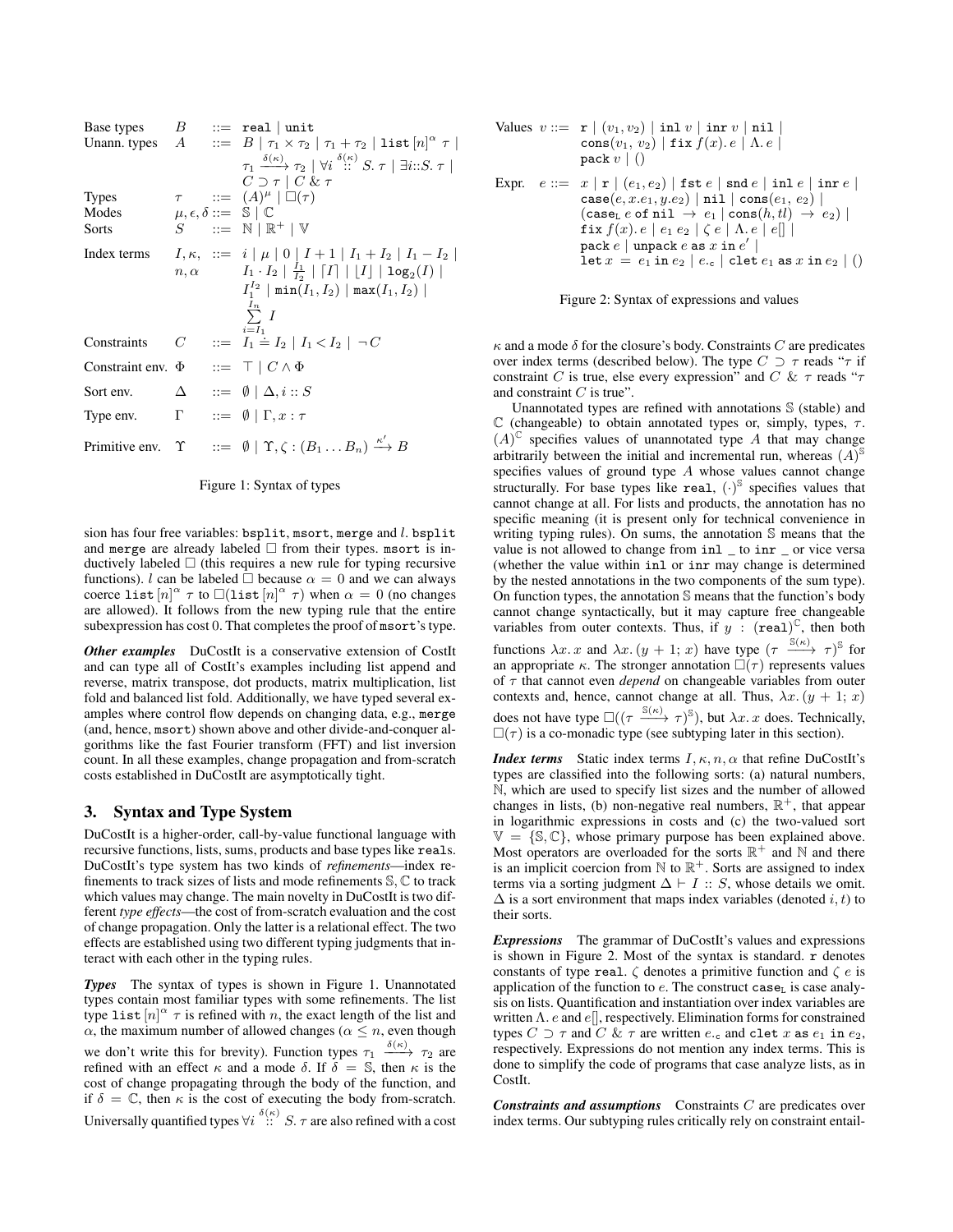$\Delta$ ;  $\Phi$ ;  $\Gamma \vdash_{\epsilon} e : \tau \upharpoonright \kappa$  expression e has type  $\tau$ . We use  $\epsilon$  to stand for S or C. Every rule should be read separately as its instantiation for both possible values of  $\epsilon$ . If  $\epsilon = \mathbb{S}$ , then the change propagation cost of e is at most  $\kappa$ . If  $\epsilon = \mathbb{C}$ , then the from-scratch cost of e is at most  $\kappa$ .

| $\frac{\Delta; \Phi \vdash \tau \text{ wf } \kappa = ((\epsilon \doteq \mathbb{C}) ? c_{nil}() : 0)}{\Delta; \Phi; \Gamma \vdash_{\epsilon} \text{nil} : (\text{list } [0]^0 \tau)^{\mathbb{S}} \mid \kappa}$ nil<br>$\frac{\kappa = ((\epsilon = \mathbb{C}) ? c_{var}() : 0)}{\Delta; \Phi; \Gamma, x : \tau \vdash_{\epsilon} x : \tau \mid \kappa} \text{ var} \qquad \frac{\kappa = ((\epsilon = \mathbb{C}) ? c_{real}( ) : 0 )}{\Delta; \Phi; \Gamma \vdash_{\epsilon} x : (real)^{\mathbb{S}} \mid \kappa} \text{ real}$                                                                                                                                                                                                                                                                                                                                                                                                                                                |       |
|---------------------------------------------------------------------------------------------------------------------------------------------------------------------------------------------------------------------------------------------------------------------------------------------------------------------------------------------------------------------------------------------------------------------------------------------------------------------------------------------------------------------------------------------------------------------------------------------------------------------------------------------------------------------------------------------------------------------------------------------------------------------------------------------------------------------------------------------------------------------------------------------------------------------------------------------------------------------------------|-------|
| $\Delta$ ; $\Phi$ $\vdash$ $(\tau_1 \xrightarrow{\delta(\kappa)} \tau_2)^\mathbb{S}$ wf<br>$\Delta; \Phi; \Gamma \vdash_{\epsilon} e_1 : (\tau_1 \xrightarrow{\delta(\kappa')} \tau_2)^{\mu}   \kappa_1 \Delta; \Phi; \Gamma \vdash_{\epsilon} e_2 : \tau_1   \kappa_2$<br>$\Delta; \Phi; f : (\tau_1 \xrightarrow{\delta(\kappa)} \tau_2)^{\mathbb{S}}, x : \tau_1, \Gamma \vdash_{\delta} e : \tau_2 \mid \kappa'$<br>$\models (\epsilon \sqcup \mu) \leq \delta \qquad \models \mu \trianglelefteq \tau_2$<br>$\kappa = \kappa_1 + \kappa_2 + \kappa' + ((\overline{\epsilon} \sqcup \mu) = \mathbb{C})$ ? $c_{app}(\epsilon, \mu) = 0$<br>$\kappa = ((\epsilon \doteq \mathbb{C}) ? c_{fix}(): 0)$<br>$\frac{1}{\text{fix1}}$<br>$\Delta$ : $\Phi$ : $\Gamma$ $\vdash$ <sub>e</sub> $e_1$ $e_2$ : $\tau_2$ $\mid$ $\kappa$<br>$\Delta; \Phi; \Gamma \vdash_{\epsilon} \text{fix } f(x) \ldotp e : (\tau_1 \xrightarrow{\delta(\kappa')} \tau_2)^{\mathbb{S}} \vdash \kappa$ | app   |
| $\Delta; \Phi; \Gamma \vdash_{\epsilon} e : (\tau_1 + \tau_2)^{\mu} \mid \kappa_e \qquad \Delta; \Phi; \Gamma, x : \tau_1 \vdash_{\epsilon \sqcup \mu} e_1 : \tau \mid \kappa'$<br>$\Delta; \Phi; \Gamma, y : \tau_2 \vdash_{\epsilon \sqcup \mu} e_2 : \tau \upharpoonright \kappa' \qquad \models \mu \trianglelefteq \tau$<br>$\Delta$ ; $\Phi$ ; $\Gamma \vdash_{\epsilon} e : \tau_1 \mid \kappa'$ $\Delta$ ; $\Phi \vdash \tau_2$ wf<br>$\kappa = \kappa_e + \kappa' + (((\epsilon \sqcup \mu) \doteq \mathbb{C}) ? c_{case}(\epsilon, \mu) : 0)$<br>$\kappa = \kappa' + ((\epsilon = \mathbb{C}) ? c_{inl}(): 0)$<br>$\Delta; \Phi; \Gamma \vdash_{\epsilon} \text{inl } e : (\tau_1 + \tau_2)^{\mathbb{S}} \mid \kappa$ inl<br>$\Delta$ ; $\Phi$ ; $\Gamma \vdash_{\epsilon} \text{case}(e, x.e_1, y.e_2) : \tau \vdash \kappa$                                                                                                                                         | case  |
| $\Delta; \Phi; \Gamma \vdash_{\epsilon} e_1 : \Box(\tau) \mid \kappa_1 \qquad \Delta; \Phi; \Gamma \vdash_{\epsilon} e_2 : (\text{list } [n]^{\alpha} \tau)^{\mu} \mid \kappa_2 \qquad \kappa = \kappa_1 + \kappa_2 + (((\epsilon \sqcup \mu) \doteq \mathbb{C}) ? c_{cons}() : 0)$<br>$\Delta; \Phi; \Gamma \vdash_{\epsilon} \text{cons}(e_1, e_2) : (\text{list } [n+1]^{\alpha} \tau)^{\mu} \vdash \kappa$<br>$\Delta; \Phi; \Gamma \vdash_{\epsilon} e_1 : \tau \mid \kappa_1$ $\Delta; \Phi; \Gamma \vdash_{\epsilon} e_2 : (\text{list} [n]^{\alpha-1} \tau)^{\mu} \mid \kappa_2$ $\Delta; \Phi \models \alpha > 0$ $\kappa = \kappa_1 + \kappa_2 + (((\epsilon \sqcup \mu) \doteq \mathbb{C}) ? c_{cons}() : 0)$ cons2                                                                                                                                                                                                                                                  |       |
| $\Delta$ : $\Phi$ : $\Gamma \vdash_{\epsilon} \text{cons}(e_1, e_2)$ : (list $[n+1]^{\alpha} \tau$ ) <sup><math>\mu \mid \kappa</math></sup><br>$\Delta; \Phi; \Gamma \vdash_{\epsilon} e : (\mathtt{list}\left[n\right]^{\alpha} \tau)^{\mu} \mid \kappa_{e})$<br>$\Delta;\Phi\wedge n=0\wedge\alpha=0;$ $\Gamma\vdash_{\epsilon\sqcup\mu}e_1:\tau'\mid\kappa' \qquad i::\iota,\Delta;\Phi\wedge n=i+1\wedge\alpha\leq i;$ $h:\Box(\tau),$ $tl:($ $\mathrm{list}\ [i]^\alpha\ \tau)^\mu,$ $\Gamma\vdash_{\epsilon\sqcup\mu}e_2:\tau'\mid\kappa'\neq 0$<br>$i: \iota, \beta: \iota, \Delta, \Phi \wedge n = i + 1 \wedge \beta \leq i \wedge \alpha = \beta + 1; h: \tau, tl: (\text{list } [i]^{\beta} \tau)^{\mu}, \Gamma \vdash_{\epsilon \sqcup u} e_2 : \tau' \mid \kappa'$<br>$\models \mu \triangleleft \tau'$ $\kappa = \kappa_e + \kappa' + (((\epsilon \sqcup \mu) \doteq \mathbb{C}) ? c_{caseL}(\epsilon, \mu) : 0)$                                                |       |
| $\Delta; \Phi; \Gamma \vdash_{\epsilon} \text{caseL } e \text{ of nil } \rightarrow e_1 \mid \text{cons}(h, tl) \rightarrow e_2 : \tau' \mid \kappa$<br>$\Delta; \Phi; \Gamma \vdash_{\epsilon} e : \tau \mid \kappa'$ $\forall x \in dom(\Gamma).$ $\Delta; \Phi \models \Gamma(x) \sqsubseteq \Box \Gamma(x)$<br>$\kappa = ((\epsilon = \mathbb{S} ? 0 : \kappa'))$<br>— nochange<br>$\Delta$ : $\Phi$ : $\Gamma$ , $\Gamma' \vdash_{\epsilon} e$ : $\Box(\tau) \vdash_{\kappa}$                                                                                                                                                                                                                                                                                                                                                                                                                                                                                              | caseL |
| $\Delta; \Phi; \Gamma \vdash_{\epsilon} e : \tau \mid \kappa' \qquad \forall x \in \Gamma \ \Delta; \Phi \wedge C \models \Gamma(x) \sqsubseteq \Box(\Gamma(x))$<br>$\Delta$ : $\Phi \wedge \neg C \models \kappa' \leq \kappa$<br>– r-split<br>$\Delta$ : $\Phi$ : $\Gamma \vdash_{\epsilon} e : \tau \mid \kappa$                                                                                                                                                                                                                                                                                                                                                                                                                                                                                                                                                                                                                                                             |       |

Figure 3: Selected typing rules. The context that carries types of primitive functions is omitted from all rules.

ment, which is represented as  $\Delta$ ;  $\Phi \models C$  ("for any substitution of index variables in  $\Delta$ , the constraints  $\Phi$  entail the constraint  $C$ "). We do not stipulate syntactic rules for this judgment, but assume that it codifies the standard rules of arithmetic. Constraints are also subject to a standard syntactic well-formedness judgment  $\Delta \vdash C$  wf, which we omit entirely.

**Typing rules** DuCostIt relies on two typing judgments —  $\Delta; \Phi; \Gamma \vdash_{\mathbb{S}} e : \tau \mid \kappa$  and  $\Delta; \Phi; \Gamma \vdash_{\mathbb{C}} e : \tau \mid \kappa$ , which say that  $\kappa$  is an upper bound on the cost of change propagating through  $e$ and evaluating e from-scratch, respectively. However, the cost of change propagation is no more than the cost of evaluating fromscratch, so the second judgment implies the first semantically and, hence, it is perfectly sound to change propagate through expressions typed with either judgment. We rely on this property heavily in our semantics. For brevity in writing rules, we often use the unified notation  $\Delta; \Phi; \Gamma \vdash_{\epsilon} e : \tau \mid \kappa$  with  $\epsilon \in \{\mathbb{S}, \mathbb{C}\}\)$  being the *mode of the typing judgment.*<sup>2</sup> Besides the typing environments  $\Gamma$  and  $\Delta$ for type and index variables, respectively, an extra environment Φ records assumed constraints. The judgments also include a fourth context that specifies the types of primitive functions  $\zeta$ , but this

context does not change in the rules, so we exclude it from the presentation.

Important typing rules are shown in Figure 3. If an expression contains subexpressions, then the costs  $(\kappa's)$  of subexpressions are added to obtain the total cost of the expression. In addition, each language construct incurs a runtime execution cost that depends on the mode of evaluation,  $\epsilon$ , and, in the case of elimination constructs, the annotation on the type of the eliminated value (which we uniformly denote with  $\mu$ ). For instance, if we are change propagating  $(\epsilon = \mathbb{S})$  and we encounter a case analysis over a sum annotated  $\mathbb C$  (i.e.,  $\mu = \mathbb C$ ), then because the sum may have been inl  $\Box$  in the first run and may be inr \_ now, we must incur some cost to determine the current tag. If, on the other hand, the sum were annotated  $\Im$  (i.e.,  $\mu = \Im$ ), we know statically that this tag would not change, so there would be no need to read it during change propagation. In the type system, we use meta-symbols like  $c_{case}(\epsilon, \mu)$ to denote such  $\epsilon$ - and  $\mu$ -dependent costs. The concrete semantics (Section 5) determine the exact definitions of these meta-symbols. For asymptotic cost analysis, the exact constants represented by these meta-symbols are irrelevant, so we defer their details to our appendix. However, even for asymptotic analysis, we need to know whether a cost is zero or non-zero, so when the cost of a construct is zero, we write this explicitly in the typing rule.

We explain some of the rules here. In a call-by-value language like ours, variables are substituted by values and the cost of updating (change propagating) the substitution for a variable is paid by the context that provides the substitution. So a variable incurs zero

<sup>&</sup>lt;sup>2</sup> The annotation  $\epsilon$  on typing judgments is based on a similar annotation called pc in type systems for information flow analysis [26]. Our entire type system can be viewed as a substantial extension of the pure fragment of [26] with index refinements and costs. Our models of types (Sections 4 and 5) are tailored to incremental computation and substantially differ from models of types needed for information flow analysis.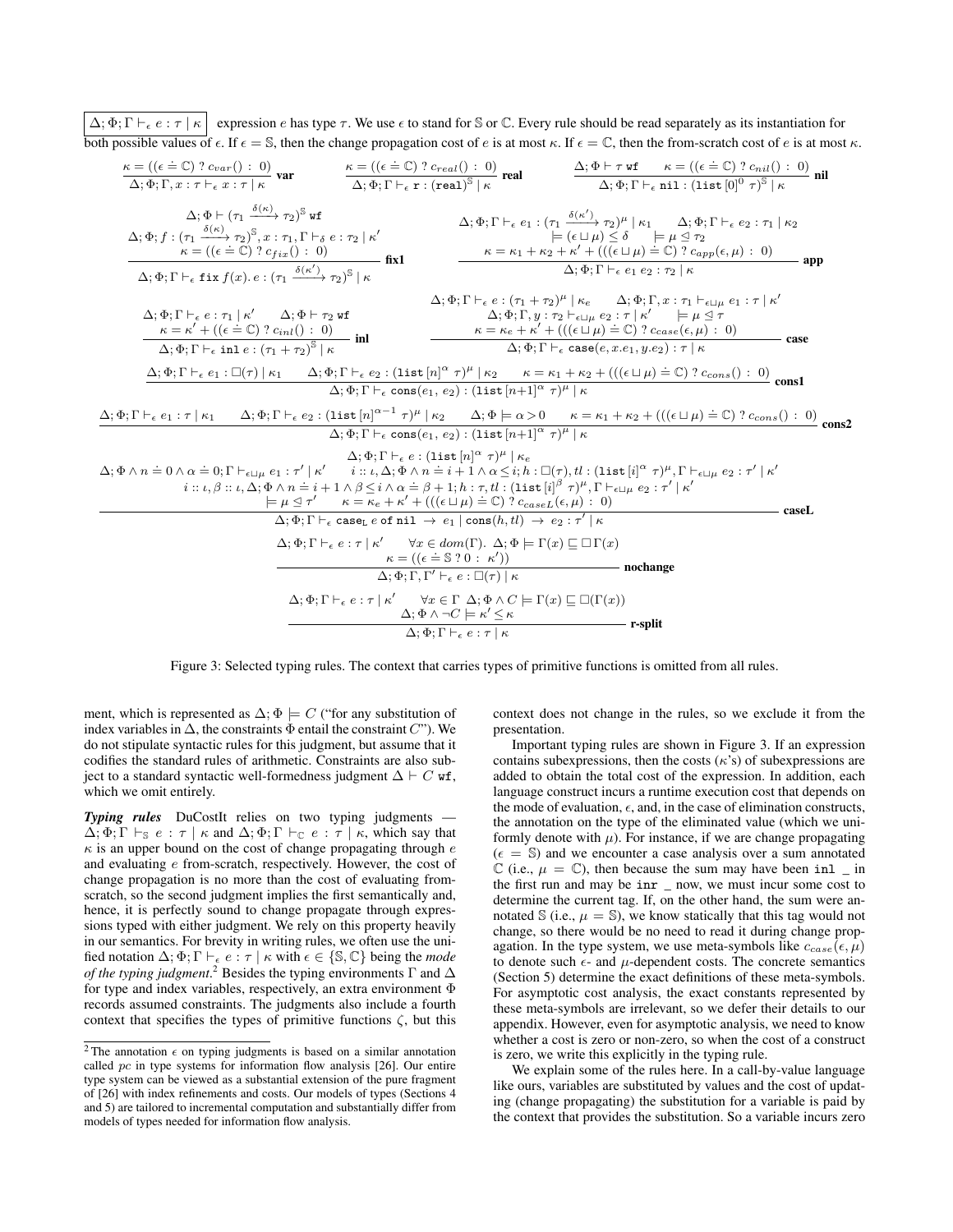cost during change propagation ( $\epsilon = \mathbb{S}$ ). On the other hand, during from-scratch evaluation ( $\epsilon = \mathbb{C}$ ), a variable incurs a constant cost, denoted  $c_{var}$ (), to copy the variable's value to a place where it can be used by its context (during change propagation, the value is updated in-situ, so this cost of copying does not have to be paid). This explains the premise  $\kappa = ((\epsilon = \mathbb{C}) ? c_{var}() : 0)$  of the rule **var.** A similar premise appears for all value forms, including functions (rule fix1) and constants (rule real).

Rules fix1 and app type recursive functions and function applications, respectively. In rule fix1, the body of the function is typed in the same mode as the annotation  $\delta$  in the function's type  $(\tau_1 \xrightarrow{\delta(\kappa')} \tau_2)^\mathbb{S}$ . The annotation on the function's type is S because the function is constructed within the program, so it will not change syntactically across runs. This principle also applies to all value introduction forms (for instance, the rules inl and real).

In the rule **app**, the meta-function  $\epsilon \sqcup \mu$  returns  $\mathbb C$  when either  $\epsilon = \mathbb{C}$  or  $\mu = \mathbb{C}$ , else it returns S. The partial order  $\leq$  on annotations is defined by  $\mathbb{S} \leq \mathbb{C}$  and  $\mu \leq \mu$ . The rule is best understood separately for  $\epsilon = \mathbb{C}$  and  $\epsilon = \mathbb{S}$ . When  $\epsilon = \mathbb{C}$ , we may be executing from-scratch so the function can be applied only if its body was typed in mode  $\mathbb{C}$ , i.e., only if  $\delta = \mathbb{C}$  (else we cannot count the cost of executing the body soundly). This is forced by the premise  $\epsilon \sqcup \mu \leq \delta$ . When  $\epsilon = \mathbb{S}$ , we are change propagating, so the function can be applied independent of the mode in which its body was typed, but if the function itself may change completely  $(\mu = \mathbb{C})$ , then we may have to run the function's body fromscratch, so the function's body must have been typed with  $\delta = \mathbb{C}$ . Again, this is forced by  $\epsilon \sqcup \mu \leq \delta$ . Finally, if the function may change ( $\mu = \mathbb{C}$ ), then the result type  $\tau_2$  must also have annotation C, as the result may change completely. This is checked by the premise  $\models \mu \trianglelefteq \tau_2$ , which holds when  $\tau_2 = (A)^{\mu'}$  and  $\mu \le \mu'$ .

The rule case eliminates a sum type and is similar to app: Whenever the scrutinee is C-annotated, the branches are typed in with  $\epsilon = \mathbb{C}$  because the branch executed in the incremental run may be different from that executed in the first run. The rules cons1 and cons2 type non-empty lists of type  $(\text{list } [n+1]^\alpha \tau)^\mu$ . Depending on whether the head may change or not, the tail expression is permitted either  $\alpha$  or  $\alpha-1$  changes. Correspondingly, the list elimination rule caseL considers three cases. If the list is empty, then the number of changes and the size of the list are both 0 (second premise). If the list is not empty, then there are two possibilities: the head of the list does not change and the tail has up to  $\alpha$  changes (third premise) or the head of the list may change and the tail has up to  $\beta = \alpha - 1$  changes (fourth premise). In all cases, if the eliminated list is changeable, i.e.  $\mu = \mathbb{C}$ , then we switch to  $\epsilon = \mathbb{C}$  for typing the case branches.

Note that the premises of the rules app, case and caseL may be typed with  $\epsilon = \mathbb{C}$ , even when the conclusion is typed with  $\epsilon = \mathbb{S}$ . Thus, we may switch from S-mode to C-mode in constructing a typing derivation bottom-up. The reverse transition may also occur but only in typing a closure's body, as in fix1.

The rule **nochange** captures the intuition that if no dependencies (substitutions for free variables) of an expression can change, then the expression's result cannot change and there is no need to change propagate through its trace (i.e., its change propagation cost is zero). The second premise of nochange checks that the types of all variables can be subtyped to the form  $\square(\cdot)$ , which ensures that the dependencies of the expression cannot change. The rule's conclusion allows the type to be annotated  $\square(\cdot)$  and, additionally, if  $\epsilon = \mathbb{S}$ , then the cost  $\kappa$  is 0. For from-scratch evaluation ( $\epsilon = \mathbb{C}$ ), the rule has no effect on the cost.

In typing many programs like merge sort, we case analyze whether or not a list has any allowed changes. For this, we need a case analysis rule for constraints, such as the following straight-

| $\Delta$ ; $\Phi \models \tau_1 \sqsubseteq \tau_2 \mid \tau_1$ is a subtype of $\tau_2$                                                                                                                                                                                                         |
|--------------------------------------------------------------------------------------------------------------------------------------------------------------------------------------------------------------------------------------------------------------------------------------------------|
| $\Delta; \Phi \models^{\mathsf{A}} A_1 \sqsubseteq A_2 \mid A_1$ is a subtype of $A_2$                                                                                                                                                                                                           |
| $\Delta$ ; $\Phi \models^{\mathsf{A}} A_1 \sqsubseteq A_2$<br>$\frac{\Delta; \Phi \models \mu_1 \leq \mu_2}{\Delta; \Phi \models (A)^{\mu_1} \sqsubseteq (A)^{\mu_2}} \mu$<br>$\frac{\Delta_1}{\Delta_1 \Phi} \equiv (A_1)^{\mu} \sqsubseteq (A_2)^{\mu} \mathbb{C}$                             |
| $\Delta; \Phi \models \tau_1' \sqsubseteq \tau_1 \qquad \Delta; \Phi \models \tau_2 \sqsubseteq \tau_2' \qquad \Delta; \Phi \models \kappa \leq \kappa' \rightarrow$                                                                                                                             |
| $\Delta; \Phi \models^{\mathsf{A}} \tau_1 \xrightarrow{\delta(\kappa)} \tau_2 \sqsubseteq \tau'_1 \xrightarrow{\delta(\kappa')} \tau'_2$                                                                                                                                                         |
| →□<br>$\Delta; \Phi \models \Box ((\tau_1 \xrightarrow{\delta(\kappa)} \tau_2)^{\mu}) \sqsubset (\Box (\tau_1) \xrightarrow{\delta(\kappa)} \Box (\tau_2))^{\mathbb{S}}$                                                                                                                         |
| $\Delta; \Phi \models n_1 \doteq n_2$ $\Delta; \Phi \models \alpha_1 \leq \alpha_2 \leq n_2$ $\Delta; \Phi \models \tau_1 \sqsubseteq \tau_2$<br>$\Delta; \Phi \models^{\mathsf{A}} \mathsf{list}\left[n_1\right]^{\alpha_1} \tau_1 \sqsubseteq \mathsf{list}\left[n_2\right]^{\alpha_2} \tau_2$ |
| $\Delta; \Phi \models \alpha = 0$<br>$\overline{\Delta;\Phi \models^{\mathsf{A}} \textsf{list}\left[ n \right]^\alpha \tau \equiv \textsf{list}\left[ n \right]^\alpha \Box(\tau)}$ 12                                                                                                           |
| $\Delta; \Phi \models \Box(\overline{(\operatorname{list}{[n]}^\alpha \ \tau)^\mu}) \equiv (\operatorname{list}{[n]}^\alpha \ \Box(\tau))^{\mathbb{S}}$ l $\Box$                                                                                                                                 |
| $\overline{\Delta; \Phi \models \Box(\tau) \sqsubset \tau}$ T                                                                                                                                                                                                                                    |



forward rule:

$$
\frac{\Delta; \Phi \wedge C; \Gamma \vdash_{\epsilon} e : \tau \mid \kappa \qquad \Delta; \Phi \wedge \neg C; \Gamma \vdash_{\epsilon} e : \tau \mid \kappa}{\Delta; \Phi; \Gamma \vdash_{\epsilon} e : \tau \mid \kappa} \text{ split}
$$

However, this rule is incompatible with our concrete semantics, where the two premises may get translated in incompatible ways. Accordingly, we restrict the type system to a special case of this rule, where this rule is immediately preceded by the rule nochange in the first premise. The resulting rule, r-split in Figure 3, can be derived using nochange and split and also suffices for typing all examples we have encountered so far.

*Subtyping* Subtyping plays a crucial role in DuCostIt. Subtyping is constraint dependent. The subtyping judgment  $\Delta$ ;  $\Phi \models \tau_1 \sqsubseteq \tau_2$ states that  $\tau_1$  is a subtype of  $\tau_2$  under the index environment  $\Delta$  and constraints  $\Phi$ . We write  $\tau_1 \equiv \tau_2$  for  $\tau_1 \sqsubseteq \tau_2$  and  $\tau_2 \sqsubseteq \tau_1$ . Selected rules are shown Figure 4. The rule  $\mu$  allows weakening of annotations along the order  $\leq$  on  $\{\mathbb{S},\mathbb{C}\}\right)$ . In particular,  $(A)^{\mathbb{S}} \sqsubseteq (A)^{\mathbb{C}}$ . This subtyping is immediately justified by the intuitive meanings of the annotations  $(A)^\mathbb{S}$  and  $(A)^\mathbb{C}$ . The rule  $\rightarrow$  is the subtyping rule for functions, contravariant in the argument and covariant in the result and cost (as expected). The rule l1 allows the number of changes in a list to be weakened as long as the revised number does not exceed the size of the list. The rule l2 allows a list with 0 changes to be retyped as a list whose elements' type is labeled  $\square(\cdot)$ . In addition, the rule  $\Box$  states that  $\Box((\text{list } [n]^{\alpha} \tau)^{\mu}) \equiv (\text{list } [n]^{\alpha} \Box(\tau))^{\otimes}$ : A list that is not allowed to change, represented by the outer  $\Box$  on the left side, is equivalent to a list whose elements cannot change, represented by the inner  $\Box$  on the right side. The rules 12 and  $\Box$ are critical for typing Example 5 of Section 2.

For readers familiar with co-monadic types, we note that the type  $\square(\tau)$  is a co-monad:  $\square(\tau) \sqsubseteq \tau$  (rule **T**) and  $\square(\tau_1 \to \tau_2) \sqsubseteq$  $\square(\tau_1) \rightarrow \square(\tau_2)$  (rule  $\rightarrow \square$ ). The rule  $\square$  for lists is analogous to the standard co-monadic property  $\Box(\tau_1 \times \tau_2) \equiv \Box(\tau_1) \times \Box(\tau_2)$ .

# 4. Abstract Semantics and Soundness

In this section, we define abstract cost-counting semantics for change propagation and for from-scratch evaluation. We then prove our type system sound relative to this abstract semantics. Later, in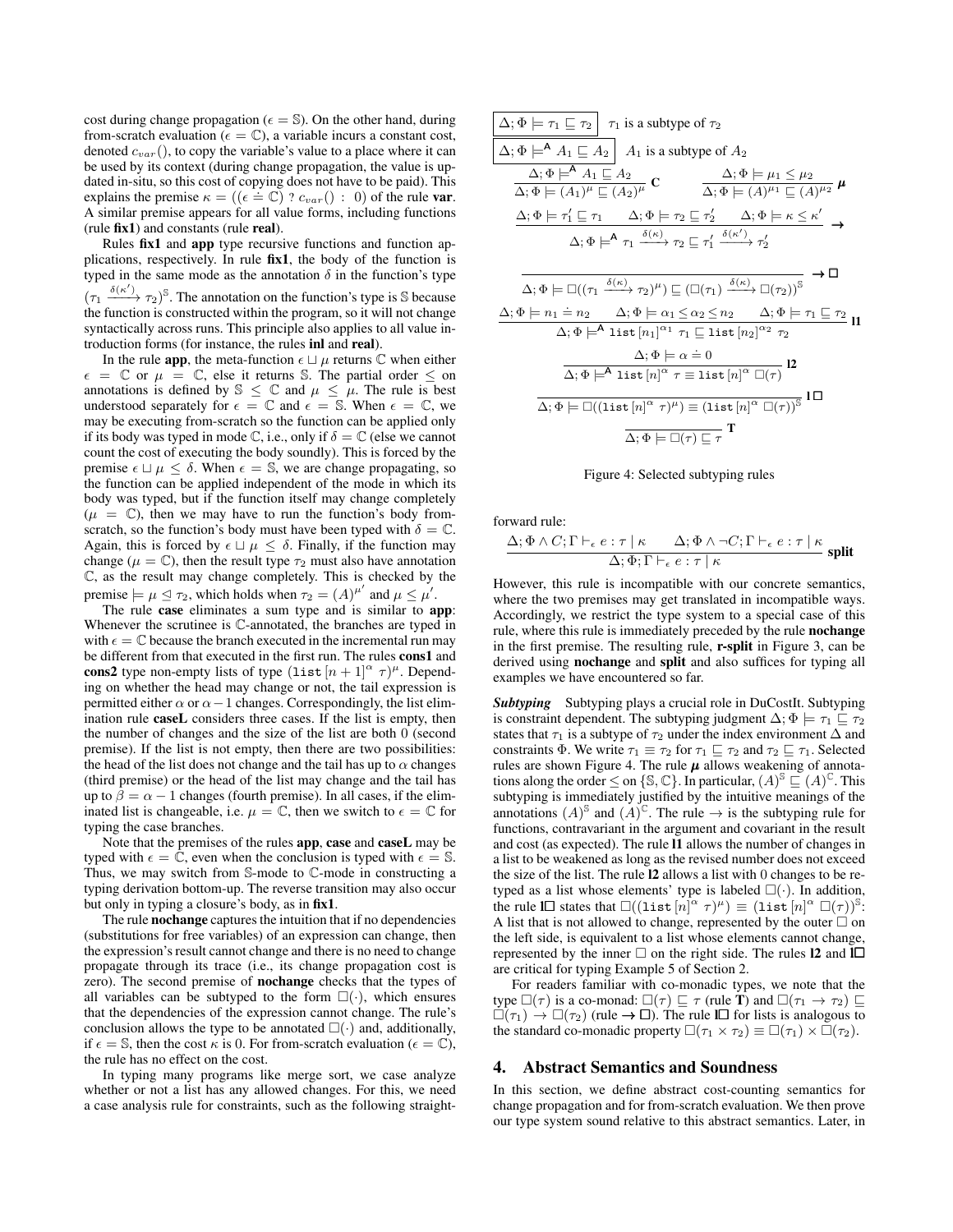|  | $\mid e \Downarrow \langle v, D \rangle, f \mid e$ evaluates to value v with derivation D in f steps |  |
|--|------------------------------------------------------------------------------------------------------|--|
|--|------------------------------------------------------------------------------------------------------|--|

| $\overline{v \Downarrow \langle v, v \rangle}$ , $\overline{0}$ value |                                                                                                                                                                                                                                                                              | $F = \text{fix } f(x) \cdot e$<br>fix $f(x) \cdot e \Downarrow \langle F, F \rangle, c_{fix}$ fix |      |
|-----------------------------------------------------------------------|------------------------------------------------------------------------------------------------------------------------------------------------------------------------------------------------------------------------------------------------------------------------------|---------------------------------------------------------------------------------------------------|------|
|                                                                       | $e_1 \Downarrow T_1, f_1 \qquad e_2 \Downarrow T_2, f_2 \qquad v_i = V(T_i)$                                                                                                                                                                                                 |                                                                                                   |      |
|                                                                       | $\frac{e_1 \psi_1 j_1}{\cos(e_1, e_2) \psi (\cos(v_1, v_2), \cos(T_1, T_2)), f_1 + f_2 + c_{cons}(\mathbb{C}, \_)}$                                                                                                                                                          |                                                                                                   | cons |
|                                                                       | $\frac{e\Downarrow T, f \quad \text{ inl } v = \mathtt{V}(T) \quad e_1[v/x]\Downarrow T_r, f_r \quad \quad v_r = \mathtt{V}(T_r)}{\texttt{case}(e, x.e_1, y.e_2)\Downarrow \langle v_r, \texttt{casein}(T, T_r)\rangle, f + f_r + c_{case}(\mathbb{C}, \_)} \texttt{case-l}$ |                                                                                                   |      |
|                                                                       |                                                                                                                                                                                                                                                                              |                                                                                                   |      |

### Figure 5: Selected evaluation rules

Section 5, we show how these abstract semantics can be realized by translation to an ML-like language.

*Evaluation semantics and traces* Our big-step call-by-value evaluation judgment  $e \Downarrow T$ , f states that expression e evaluates to a trace  $\overline{T}$  with evaluation cost  $f$ . The trace  $\overline{T}$  is a representation of the entire big-step derivation and explicitly includes the final and all intermediate values. It is a pair  $\langle v, D \rangle$ , where v is the result of the evaluation and  $D$  is a derivation, which recursively contains subtraces. For every big-step evaluation rule, there is one derivation constructor. The syntax below shows only some of the constructors for brevity. The constructors for case analysis record which branch was taken using subscripts like inl or inr. Selected evaluation rules are shown in Figure 5. The rules are obtained by adding costs to standard big-step evaluation rules. The costs are based on metasymbols like  $c_{app}$  that the type system also uses. The meta function  $V(\cdot)$  returns the final value contained in a trace:  $V(\langle v, D \rangle) = v$ .

$$
\begin{array}{ll}\text{Traces} & T ::= \langle v, D \rangle \\ \text{Derivations } D ::= \left. v \mid \mathbf{r} \right. \left| \right. \left( T_1, T_2 \right) \left. \right| \texttt{fst } T \mid \texttt{snd } T \mid \texttt{inl } T \mid \\ & \texttt{inr } T \mid \texttt{case}_{\texttt{inl}}(T, T_r) \mid \texttt{case}_{\texttt{inr}}(T, T_r) \mid \ldots \end{array}
$$

*Changes and biexpressions* Change propagation takes an expression's evaluation trace and a modified expression and produces an updated trace and a new output result (along with a cost of doing all the updates). Change propagation is bottom up: It starts from modified leaves of the expression (trace) and moves towards the root, updating values in place. When there is a change to control flow, e.g., an updated value causes a fresh branch or a fresh closure to be executed, change propagation switches to from-scratch evaluation. Importantly, change propagation bypasses parts of the trace whose leaves have not changed and is thus faster than evaluating the whole expression from scratch.

To formalize change propagation, we first need notation to specify where an expression has changed. For this we adapt CostIt's *biexpressions*. A biexpression, denoted  $\omega$ , represents in a single syntax two expressions—the original one and the updated one—that share most structure, but may differ at some leaves. To represent differing leaves, we use the biexpression constructor new( $v_1, v_2$ ), which represents  $v_1$  in the first run and  $v_2$  in the second run.  $v_1$ and  $v_2$  do not have to be related to each other. CostIt restricted this constructor to the case where  $v_1$  and  $v_2$  are primitive values (like reals). Although this change is syntactically small, it has deep implications. In particular, by allowing sums and functions to change arbitrarily, we allow for changes to control flow during change propagation and, hence, we need to switch to from-scratch evaluation during change propagation.

The syntax of bivalues and biexpressions is shown below. The syntax mirrors the syntax of values and expressions. The construct keep( $r$ ) represents a real number  $r$  that has not changed. As explained above, new( $v_1, v_2$ ) represents  $v_1$  in the first run and an unrelated valued  $v_2$  in the second run. The remaining con-

| $\Delta$ ; $\Phi$ ; $\Gamma \vdash_{\epsilon} \mathbf{w} \gg \tau$ and $\Delta$ ; $\Phi$ ; $\Gamma \vdash_{\epsilon} \mathbf{e} \gg \tau \mid \kappa$ Bivalue and |  |
|-------------------------------------------------------------------------------------------------------------------------------------------------------------------|--|
|                                                                                                                                                                   |  |

biexpression typing

$$
\frac{\Delta; \Phi; \Gamma \vdash_{\epsilon} \text{keep}(r) \gg (\text{real})^{\mathbb{S}} \text{ keep-r}}{\Delta; \Phi; \cdot \vdash_{\mathbb{C}} v : \tau \mid \kappa \quad \Delta; \Phi; \cdot \vdash_{\mathbb{C}} v' : \tau \mid \kappa' \quad \models \mathbb{C} \trianglelefteq \tau \text{ new} \\\Delta; \Phi; \Gamma \vdash_{\epsilon} \text{new}(v, v') \gg \tau \quad \Delta; \Phi; \Gamma \vdash_{\epsilon} \text{new}(v, v') \gg \tau \\\frac{\Delta; \Phi; \Gamma \vdash_{\epsilon} \Psi \gg \tau}{\Delta; \Phi; \Gamma \vdash_{\epsilon} v} \sum \Box(\Gamma(x)) \quad \text{stable}(w) \text{ nochange} \\\Delta; \Phi; \Gamma, \Gamma' \vdash_{\epsilon} \Psi \gg \Box(\tau) \\\frac{\Delta; \Phi; \Gamma \vdash_{\epsilon} \Psi_i \gg \tau_i \quad \Delta; \Phi; \overline{x_i : \tau_i}, \Gamma \vdash_{\epsilon} e : \tau \mid \kappa}{\Delta; \Phi; \Gamma \vdash_{\epsilon} \ulcorner e \urcorner [\Psi_i / x_i] \gg \tau \mid \kappa} \text{ exp}
$$

#### Figure 6: Selected typing rules for bivalues and biexpressions

structors are interpreted homomorphically over pairs. For instance, fix  $f(x)$ . $(x + new(1, 2))$  represents fix  $f(x)$ .  $x + 1$  in the first run and fix  $f(x)$ .  $x + 2$  in the second run. More generally, we define the functions  $L(\mathbf{e})$  and  $R(\mathbf{e})$  that project the first-run ("left") and second-run ("right") expressions from ee as the homomorphic lifts of the following rules:  $L(keep(r)) = R(keep(r)) = r$ ,  $L(new(v_1, v_2)) = v_1$  and  $R(new(v_1, v_2)) = v_2$ .

\nBival. 
$$
\mathbf{w} ::= \text{keep}(\mathbf{r}) \mid \text{new}(v, v') \mid (\mathbf{w}_1, \mathbf{w}_2) \mid
$$
\n $\text{inl } \mathbf{w} \mid \text{inr } \mathbf{w} \mid \text{nil} \mid \text{cons}(\mathbf{w}_1, \mathbf{w}_2) \mid$ \n $\text{fix } f(x) \cdot \text{se} \mid \Lambda \cdot \text{se} \mid \text{pack } \mathbf{w} \mid ()$ \n

\n\nBicxpr.  $\text{ee} ::= x \mid \text{keep}(\mathbf{r}) \mid \text{new}(v, v') \mid (\text{ee}_1, \text{ee}_2) \mid$ \n $\text{fst } \text{ee } \mid \text{snd } \text{ee} \mid \text{inl } \text{ee } \mid \text{inr } \text{ee} \mid$ \n $\text{case}(\text{ee}, x \cdot \text{ee}_1, y, \text{ee}_2) \mid \ldots$ \n

Both bivalues and biexpressions are typed. Selected typing rules are shown in Figure 6. The judgment  $\Delta$ ;  $\Phi$ ;  $\Gamma \vdash_{\epsilon} \mathbf{w} \gg \tau$  states that the bivalue  $\bf{w}$  represents a valid change from an initial value  $L(\mathbf{w})$  of type  $\tau$  to the modified value  $R(\mathbf{w})$  of type  $\tau$ . The typing rules for bivalues mirror those for values. The construct  $keep(r)$ is typed at  $(\text{real})^{\mathbb{S}}$  since it represents a real number that did not change. The construct new( $v_1, v_2$ ) can be typed at  $\tau$  only if  $\tau$  is labeled  $\mathbb C$  (premise  $\models \mathbb C \trianglelefteq \tau$  in rule **new**). There is only one rule, exp, for typing biexpressions. This rule uses explicit substitutions for technical convenience. We could also have written equivalent syntax-directed rules for typing biexpressions. The notation  $\neg e$ denotes the biexpression that represents e in both the first and second runs. It is obtained by replacing every primitive constant like  $r$  in  $e$  with keep $(r)$ .

*Change propagation* Change propagation is formalized abstractly by the judgment  $\langle T, \mathbf{e} \rangle \sim \mathbf{w}', T', c'$ . It takes as inputs the trace T and the biexpression  $\neq$  and it returns  $\mathbf{w}'$ , T' and  $c'$ . The input T must be the trace that is obtained from executing the original expression  $L(\boldsymbol{\omega})$ . The bivalue  $\boldsymbol{\omega}'$  resulting from change propagation represents two values,  $L(\mathbf{w}')$  and  $R(\mathbf{w}')$ , which are the results of evaluating the original and modified expressions, respectively. The output  $T'$  is the trace of the modified expression. The non-negative number  $c'$  represents the total cost incurred in change propagation.

Selected rules for change propagation are shown in Figure 7. The rules case analyze the syntax of  $\omega$ . The most important rule is **r-nochange**. Its premise,  $stable(ee)$  holds when ee does not contain new( $\cdot$ , $\cdot$ ) anywhere, i.e., when  $\omega$  represents an expression that has not changed. In this case, the value  $v$  stored in the original trace is output immediately (technically, it must be cast into the bivalue  $\lceil v \rceil$  and the cost of change propagation is 0.

To change propagate case( $\mathbf{e}$ ,  $x.\mathbf{e}_1, y, \mathbf{e}_2$ ), we first change propagate through the scrutinee ee. If the initial and incremental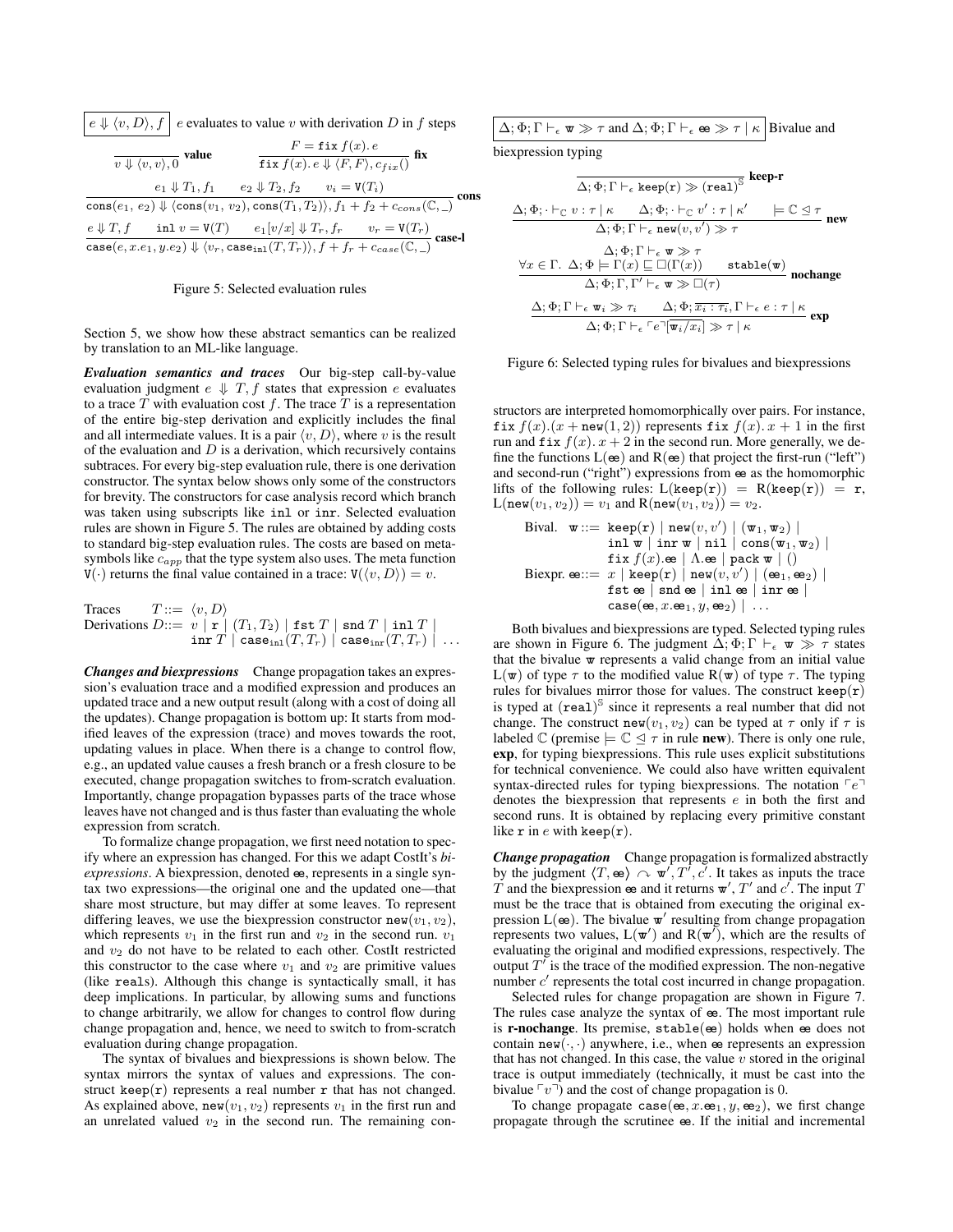$$
\boxed{\langle D, \mathbf{e} \rangle \land \mathbf{w}', D', c' \quad \text{Change propagation with cost-counting} \quad \frac{\text{stable}(\mathbf{e})}{\langle \langle v, D \rangle, \mathbf{e} \rangle \land \ulcorner v", \langle v, D \rangle, 0} \quad \text{r-nochange} \quad \frac{\text{stable}(\mathbf{e})}{\langle \langle v, D \rangle, \mathbf{ne} \mathbf{w}(\_, v') \rangle \land \mathbf{ne} \mathbf{w}(v, v'), \langle v', v' \rangle, 0} \quad \text{r-new} \quad \frac{\langle T, \mathbf{e} \rangle \land \mathbf{in} \mathbf{w}(v, v'), \langle v', v' \rangle, 0}{\langle \langle \cdot, \mathbf{e} \mathbf{a} \mathbf{e} \mathbf{m} | T, T \rangle \rangle \land \mathbf{w}'_r, T'_r, c'_r \quad v'_r = \mathbf{V}(T'_r)} \quad \frac{\langle T, \mathbf{e} \mathbf{a}) \land \mathbf{w}'_r, T'_r, c'_r \quad v'_r = \mathbf{V}(T'_r)}{\langle \langle \cdot, \mathbf{c} \mathbf{a} \mathbf{e} \mathbf{e} \mathbf{m} | (T, T_r) \rangle, \mathbf{c} \mathbf{a} \mathbf{e} (\mathbf{e}, x \cdot \mathbf{e}_1, y \cdot \mathbf{e}_2) \rangle \land \mathbf{r} \cdot \mathbf{c} \mathbf{a} \mathbf{e} \cdot \mathbf{m} \mathbf{v}' \rangle, \mathbf{r}' \cdot \langle \langle T, \mathbf{e} \mathbf{e} \mathbf{e} \mathbf{e} \mathbf{e} \mathbf{m} | (T', T'_r) \rangle, c' + c'_r \quad \langle T, \mathbf{e} \rangle \land \mathbf{ne} \mathbf{w}(\_, \mathbf{in} \mathbf{v}') \mathbf{r}' \mathbf{r}' \mathbf{c}' \rangle \quad \text{R}(\mathbf{e}_2)[v'/y] \Downarrow T'_r, f'_r \quad v'_r = \mathbf{V}(C'_r) \quad \langle \langle v_r, \mathbf{c} \mathbf{a} \mathbf{e} \mathbf{m} | (T, T_r) \rangle, \mathbf{c} \mathbf{a} \mathbf{e} (\mathbf{e}, x \cdot \mathbf{e}_1, y \cdot \mathbf{e}_2) \rangle \
$$

Figure 7: Selected Replay Rules

runs both took the same branch, e.g. the bivalue resulting from ee is inl w, we keep change propagating through that branch (rule rcase-inl1). However, if  $e$ s's result has changed from inl \_ to inr \_ (detected by a bivalue of the form  $new(\_, \text{inr } v)$ ), then we execute the right branch from-scratch, as in rule r-case-inl2. In addition, we incur an extra cost,  $c_{case}(\mathbb{S}, \mathbb{C})$ , for switching to the from-scratch mode. This pattern of switching to from-scratch evaluation repeats in all rules that apply closures. To change propagate a function application  $e_1$   $e_2$ , we first change propagate through the function  $e_1$ . If the resulting function does not differ from the original one structurally, i.e., the resulting bivalue has the form  $fix f(x)$ .ee, then we keep change propagating through the body (rule **r-app1**). However, if the resulting function is structurally different from the original one (bivalue new(, fix  $f(x)$ . e')), then we switch to from-scratch execution and incur an additional cost  $c_{app}(\mathbb{S}, \mathbb{C})$ (rule r-app2).

*Soundness* We prove our type system sound with respect to the abstract evaluation and change propagation semantics. First, we show that on well-typed expressions, evaluation and abstract change propagation (formalized by  $\Downarrow$  and  $\curvearrowright$  respectively) are total and the latter produces correct results. Second, we show that the costs  $\kappa$  estimated by expression typing for  $\epsilon = \mathbb{C}$  and  $\epsilon = \mathbb{S}$  are upper bounds on the costs of from-scratch evaluation and change propagation, respectively. These three statements are formalized in the following two theorems. For readability, we only state the theorems with a single input  $x$ , but the generalized versions with any number of inputs hold as well.

### Theorem 1 (Soundness for from-scratch execution)

Suppose that (a)  $x : \tau \vdash_{\mathbb{C}} e : \tau' \mid \kappa$ ; (b)  $\vdash_{\mathbb{C}} v : \tau \mid$  - Then the following hold for some v', D and  $f: (1) e[v/x] \Downarrow \langle v', D \rangle$ , f and (2)  $f \leq \kappa$ .

## Theorem 2 (Soundness for change propagation)

Suppose that (a)  $x : \tau \vdash_{\mathbb{S}} e : \tau' \mid \kappa$ ; (b)  $\vdash_{\epsilon} \mathbf{w} \gg \tau$ ; and

(c)  $e[L(\mathbf{w})/x] \Downarrow T, f$ . Then the following hold for some  $T'$ ,  $\mathbf{w}'$ and c: (1)  $\langle T, \lceil e \rceil [\mathbf{w}/x] \rangle \sim \mathbf{w}', T', c;$  (2)  $e[R(\mathbf{w})/x] \Downarrow T', f';$  (3)  $V(T') = R(w')$ ; and (4)  $c \leq \kappa$ .

To prove these theorems, we build two cost-annotated models of types: a *relational* (binary) one for change propagation ( $\epsilon = \mathbb{S}$ ) and a *unary* one for from-scratch execution ( $\epsilon = \mathbb{C}$ ). The relational model depends on the unary model. The unary model is a standard logical relation. To handle recursive functions, we step-index the relation [5]. Each type  $\tau$  has a value and an expression interpretation. The value interpretation, written  $\langle \tau \rangle_v$ , contains pairs  $(m, v)$ of step indices and values. The expression interpretation, written  $\{\tau\}_{\varepsilon}^{\kappa}$ , contains pairs  $(m, e)$  of step indices and expressions, with the proviso that if  $\kappa < m$ , then e evaluates to a value with cost the proviso that if  $\kappa < m$ , then e evaluates to a value with cost no more than  $\kappa$ . Selected clauses of this relation are shown in Figure 9. The relation is agnostic to almost all "relational" refinements such as the annotations  $\mathbb C$  and  $\mathbb S$  and the annotation  $\alpha$  on list types. The only exception is that  $(\tau_1 \xrightarrow{S(\kappa)} \tau_2)$  contains all functions, since a function of this type cannot be applied during from-scratch

evaluation, i.e., when  $\epsilon = \mathbb{C}$  (see rule app in Figure 3).

The relational model is based on bivalues and biexpressions. The relational value interpretation of a type, written  $\llbracket \tau \rrbracket_v$ , contains pairs  $(m, \mathbf{w})$  of a step-index and a bivalue. The relation relates the original value  $L(\mathbf{w})$  to the updated value  $R(\mathbf{w})$ . The expression interpretation  $[\![\tau]\!]_k^k$  is a set of pairs of the form  $(m, \omega)$ . It forces that change propagating  $\omega$  (using the rules of  $\curvearrowright$ ) cost no more than  $\kappa$ . The relation is defined in Figure 8. We note some salient points. First, the expression interpretation is asymmetric in the left and right components of  $\mathfrak{E}$ . Second,  $[\Box((A)^{\mu})]_{\nu} \subseteq [A)^{\mathbb{S}}]_{\nu} \subseteq$ <br> $[\Box(A)^{\mathbb{C}}]_{\nu} \Box((A)^{\mu})$  contains only those bivalues whose two projections  $\llbracket (A)^\mathbb{C} \rrbracket_v$ .  $\square((A)^\mu)$  contains only those bivalues whose two projections are *identical*,  $(A)^\$$  contains bivalues whose projections are related (in the logical sense), whereas  $(A)^\mathbb{C}$  contains all bivalues, even those of the form  $\text{new}(v, v')$  that contain completely unrelated values. Third,  $(m, \text{new}(v, v'))$  is in  $[(A)^{\mathbb{C}}]_v$  only if  $(k, v)$  and  $(k, v')$  are in the unary relation  $(A)$  for any step index k. When  $(k, v')$  are in the unary relation  $(A)_v$  *for any step index* k. When reasoning with the relational step-index m, we can call out to any reasoning with the relational step-index  $m$ , we can call out to any unary step-index  $k$ . This shows up in our proofs and works because the unary relation does not depend on the binary relation. Fourth,  $[\![\tau_1 \xrightarrow{\mathbb{C}(\kappa)} \tau_2]\!]_v \subseteq [\![\tau_1 \xrightarrow{\mathbb{S}(\kappa)} \tau_2]\!]_v$ . This is needed because we may change propagate through the body of a function even if that body was typed in C-mode. It also allows us to show that the judgment  $\Delta; \Phi; \Gamma \vdash_{\mathbb{C}} e : \tau \mid \kappa$  entails the judgment  $\Delta; \Phi; \Gamma \vdash_{\mathbb{S}} e : \tau \mid \kappa$  semantically. Finally, on list types, the relational interpretation uses both the length and the number of allowed changes meaningfully.

We prove the fundamental theorem for our typing judgments, which roughly says that an expression typed with  $\epsilon = \mathbb{S}$  ( $\epsilon = \mathbb{C}$ ) lies in the binary (unary) relation for any bivalue (value) substitution that respects the binary (unary) relation. Technically, the theorem consists of six mutually inductive statements, one for each of the three syntactic categories expressions, bivalues and biexpressions, in each of the two modes change propagation and fromscratch evaluation. Here, we show only the statements for expressions. Theorems 1 and 2 are immediate corollaries of this theorem.

#### Theorem 3 (Fundamental Theorem)

- 1. If  $\Delta; \Phi; \Gamma \vdash_{\mathbb{S}} e : \tau \mid \kappa$  and  $\sigma \in \mathcal{D}[\![\Delta]\!]$  and  $(m, \theta) \in \mathcal{G}[\![\sigma\Gamma]\!]$ and  $\models \sigma\Phi$ , then  $(m, \theta \top e \top) \in [\![ \sigma\tau ]\!]_e^{\sigma\kappa}$ .<br>If  $\Delta \cdot \Phi \cdot \Gamma \models_{\sigma} e : \sigma \models_{\sigma} \text{and } \sigma \in \mathcal{D}[\![ \Delta \!]$
- 2. If  $\Delta; \Phi; \Gamma \vdash_{\mathbb{C}} e : \tau \mid \kappa$  and  $\sigma \in \mathcal{D}[\![\Delta]\!]$  and  $(m, \mathcal{U}) \in \mathcal{G}[\![\sigma]\!]$ and  $\models \sigma\Phi$ , then  $(m, \mathcal{U}e) \in (\sigma\tau)_{\varepsilon}^{\sigma\kappa}$ .

# 5. Concrete Semantics and Soundness

In order to show the realizability of the from-scratch and change propagation costs estimated by our type system, we present a translation from our source language to an ML-like language with cost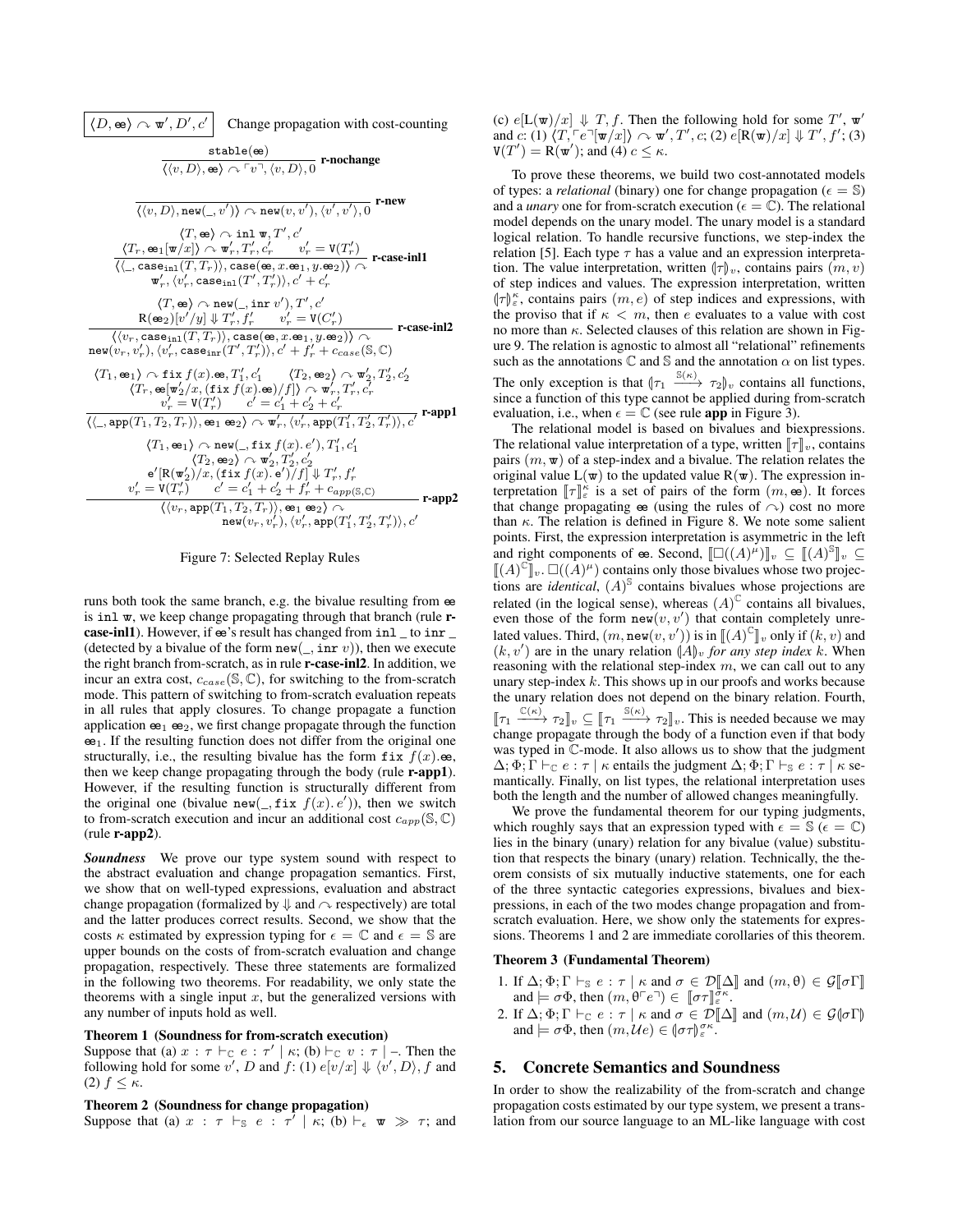|                                                                                                                                            | $[\![\tau]\!]_v \subseteq$ Step index $\times$ Bivalue and $[\![\tau]\!]_{{\varepsilon}}^{\kappa} \subseteq$ Step index $\times$ Biexpression                                                                                                                                                                                                                                                                                                                                                                                                                                                                                                                                                                                                                                                                                                                               |
|--------------------------------------------------------------------------------------------------------------------------------------------|-----------------------------------------------------------------------------------------------------------------------------------------------------------------------------------------------------------------------------------------------------------------------------------------------------------------------------------------------------------------------------------------------------------------------------------------------------------------------------------------------------------------------------------------------------------------------------------------------------------------------------------------------------------------------------------------------------------------------------------------------------------------------------------------------------------------------------------------------------------------------------|
| $\llbracket (A)^{\mathbb{S}} \rrbracket_v$<br>$\left[\left\lceil\operatorname{list}\left[n+1\right]^{\alpha}\,\tau\right\rceil_{v}\right]$ | $=$ $\ A\ _v$<br>$\begin{array}{lll} \llbracket \mathbf{A} \mathbf{y}^{\text{top}} \rrbracket_v & = & \llbracket A \rrbracket_v \sqcup \{(m,\mathtt{new}(v,v')) \mid \forall k. \ (k,\mathtt{v}) \in (A)_{v} \} \ \llbracket \Box(\tau) \rrbracket_v & = & \llbracket A \rrbracket_v \cup \{(m,\mathtt{new}(v,v')) \mid \forall k. \ (k,\mathtt{v}) \in (A)_{v} \} \ \llbracket \Box(\tau) \rrbracket_v & = & \lbrace (m,\mathtt{w}) \mid \mathtt{stable}(\mathtt{w}) \land (m,\mathtt{w}) \in \llbracket \tau \rrbracket_v$<br>$= \left\{ (m, \cos(\mathbf{w}_1, \mathbf{w}_2)) \mid ((m, \mathbf{w}_1) \in \llbracket \tau \rrbracket_v \wedge (m, \mathbf{w}_2) \in \llbracket \texttt{list}[n]^{\alpha - 1} \tau \rrbracket_v \wedge \alpha > 0 \right) \vee$<br>$((m, \mathbf{w}_1) \in [\Box(\tau)]_v \wedge (m, \mathbf{w}_2) \in [\mathrm{list}[n]^\alpha \tau]_v)$ |
| $[\![\tau_1 \xrightarrow{\mathbb{S}(\kappa)} \tau_2]\!]_v$                                                                                 | $= \{(m, \texttt{fix } f(x). \oplus) \mid \forall j < m. \forall \mathbf{w}. (j, \mathbf{w}) \in [\![\tau_1]\!]_v \Rightarrow (j, \texttt{e}[\texttt{fix } f(x). \oplus f][\![\mathbf{w}/x]\!]) \in [\![\tau_2]\!]_e^\kappa\}$                                                                                                                                                                                                                                                                                                                                                                                                                                                                                                                                                                                                                                              |
| $\llbracket \tau_1 \xrightarrow{\mathbb{C}(\eta)} \tau_2 \rrbracket_v$                                                                     | $= \{(m, \texttt{fix } f(x). \oplus) \mid (\forall k. (k, \texttt{fix } f(x). L(\oplus)) \in (\tau_1 \xrightarrow{\mathbb{C}(\eta)} \tau_2)_v \land (k, \texttt{fix } f(x). R(\oplus)) \in (\tau_1 \xrightarrow{\mathbb{C}(\eta)} \tau_2)_v) \land (k, \texttt{fix } f(x). R(\oplus)) \in (\tau_2 \xrightarrow{\mathbb{C}(\eta)} \tau_2)_v \}$<br>$(\forall j < m. \ \forall \mathbf{w}. (j, \mathbf{w}) \in [\![\tau_1]\!]_v \Rightarrow (j, \mathbf{e}(\mathbf{fix} f(x). \mathbf{e}/f][\![\mathbf{w}/x]) \in [\![\tau_2]\!]_e^{\kappa})\}$                                                                                                                                                                                                                                                                                                                               |
| $\mathbb{V}t \stackrel{\mathbb{S}(\kappa)}{\ldots} S. \tau\mathbb{I}_v$                                                                    | $= \{(m, \Lambda, \mathbf{e}) \mid \forall I. \vdash I :: S \Rightarrow (m, \mathbf{e}) \in [\![\tau [I/t]\!]_{\varepsilon}^{\kappa[I/t]} \}$                                                                                                                                                                                                                                                                                                                                                                                                                                                                                                                                                                                                                                                                                                                               |
| $\mathbb{V}t \stackrel{\mathbb{C}(\kappa)}{\ldots} S. \tau \mathbb{I}_v$                                                                   | $= \{(m,\Lambda.\oplus)\mid (\forall k.\ (k,\mathcal{L}(\Lambda.\oplus))\in(\forall t\stackrel{\mathbb{C}(\kappa)}{\cdots} S.\ \tau)_{v}\wedge (k,\mathcal{R}(\Lambda.\oplus))\in(\forall t\stackrel{\mathbb{C}(\kappa)}{\cdots} S.\ \tau)_{v})\wedge$                                                                                                                                                                                                                                                                                                                                                                                                                                                                                                                                                                                                                      |
| $\left[\exists t::S.\ \tau\right]_{v}$                                                                                                     | $(\forall I. \vdash I :: S \Rightarrow (m, \mathbf{e}) \in [\![\tau[I/t]\!]_{\varepsilon}^{\kappa[I/t]})\}$<br>$= \{(m, \texttt{pack}\,\mathbf{w}) \mid \exists I. \vdash I :: S \land (m, \mathbf{w}) \in [\![\tau[I/t]\!]_v\}$                                                                                                                                                                                                                                                                                                                                                                                                                                                                                                                                                                                                                                            |
| $\llbracket \tau \rrbracket_{\varepsilon}^{\kappa}$                                                                                        | $= \{(m, \mathbf{e}) \mid \forall f, D, v. L(\mathbf{e}) \Downarrow \langle v, D \rangle, f \land f \leq m \Rightarrow \exists v', D', \mathbf{w}', c', f' \text{ such that }$<br>1. $\langle \langle v, D \rangle, \otimes \rangle \sim \mathbf{w}', \langle v', D' \rangle, c'$<br>2. R(ee) $\Downarrow \langle v', D' \rangle, f'$<br>3. $v' = R(\mathbf{w}') \land v = L(\mathbf{w}')$<br>4. $c' \leq \kappa$<br>5. $(m - f, \mathbf{w}') \in [\![\tau]\!]_v$                                                                                                                                                                                                                                                                                                                                                                                                           |
| $\mathcal{G}[\![\cdot]\!]$<br>$\mathcal{G}[\![\Gamma, x:\tau]\!]$                                                                          | $= \{(k, \emptyset)\}\$<br>$= \{(m, \theta[x \mapsto \mathbf{w}]) \mid (m, \theta) \in \mathcal{G}[\![\Gamma]\!] \wedge (m, \mathbf{w}) \in [\![\tau]\!]_v\}$                                                                                                                                                                                                                                                                                                                                                                                                                                                                                                                                                                                                                                                                                                               |

Figure 8: Step-indexed binary interpretation of selected types

|                                                                   | $(\tau)_v \subseteq$ Step index $\times$ Value and $(\tau)_\varepsilon^{\kappa} \subseteq$ Step index $\times$ Expression                                                                                                                                                                       |
|-------------------------------------------------------------------|-------------------------------------------------------------------------------------------------------------------------------------------------------------------------------------------------------------------------------------------------------------------------------------------------|
|                                                                   | $\begin{array}{lll} \P(A)^\mu\}_v & = & (A)_v \\ \P\Box(\tau)\)_v & = & (\tau)_v \\ \P\mathrm{list}\, [0]^0\ \tau\ _v & = & \{ (m,\mathtt{nil}) \mid \top \} \\ \P\mathrm{list}\, [n+1]^\alpha\ \tau\ _v & = & \{ (m,\mathtt{cons}(v_1,\,v_2)) \mid (m,v_1) \in\ (\tau\ _v\ \wedge \end{array}$ |
|                                                                   |                                                                                                                                                                                                                                                                                                 |
|                                                                   | $((m, v_2) \in (\text{list } [n]^\alpha \tau)_v \vee$<br>$(m, v_2) \in (\text{list } [n]^{\alpha-1} \tau)_v)$                                                                                                                                                                                   |
| $\left(\tau_1 \xrightarrow{\mathbb{S}(\kappa)} \tau_2\right)_v$   | $= \{ (m, \texttt{fix} f(x), e)   \top \}$                                                                                                                                                                                                                                                      |
| $\left\ \tau_1 \xrightarrow{\mathbb{C}(\kappa)} \tau_2\right\ _v$ | $= \hspace{3.5mm} \{(m, \texttt{fix}~f(x) .~e)~ ~\forall j < m.~\forall v.~(j,v) \in (\![\tau_1]\!]_v \Rightarrow (j, e[\texttt{fix}~f(x) .~e/f][v/x]) \in (\![\tau_2]\!]_e^\kappa\}$                                                                                                           |
| $(\forall t \stackrel{\mathbb{S}(\kappa)}{\ldots} S, \tau)_{\nu}$ | $= \{(m, \Lambda, e)   \top\}$                                                                                                                                                                                                                                                                  |
| $\mathbb{W}t \stackrel{\mathbb{C}(\kappa)}{\cdots} S. \tau _{v}$  | $= \{(m,\Lambda,e)   \forall I. \vdash I :: S \Rightarrow (m,e) \in \left(\frac{f}{I/t}\right)\right) \in I^{(I/t)}$                                                                                                                                                                            |
| $(\exists t::S. \tau)_{n}$                                        | $= \{(m, \text{pack } v)   \exists I. \vdash I :: S \land (m, v) \in (\tau[I/t])_v\}$                                                                                                                                                                                                           |
|                                                                   |                                                                                                                                                                                                                                                                                                 |
| $(\! \tau \!)_{\varepsilon}^{\kappa}$                             | $= \{(m, e) \mid \kappa < m \Rightarrow \exists v, D, f \text{ such that }\}$<br>1. $e \Downarrow \langle v, D \rangle$ , f<br>2. $f \leq \kappa$<br>3. $(m - f, v) \in (\lceil \tau \rceil_v)$                                                                                                 |
| $\mathcal{G}(\cdot)$<br>$\mathcal{G}(\Gamma, x : \tau)$           | $= \{(m, \emptyset)\}\$<br>$= \{(m, \mathcal{U}[x \mapsto v]) \mid (m, \mathcal{U}) \in \mathcal{G}(\Gamma) \land (m, v) \in (\mathcal{T}_v)\}$                                                                                                                                                 |

Figure 9: Step-indexed unary interpretation of selected types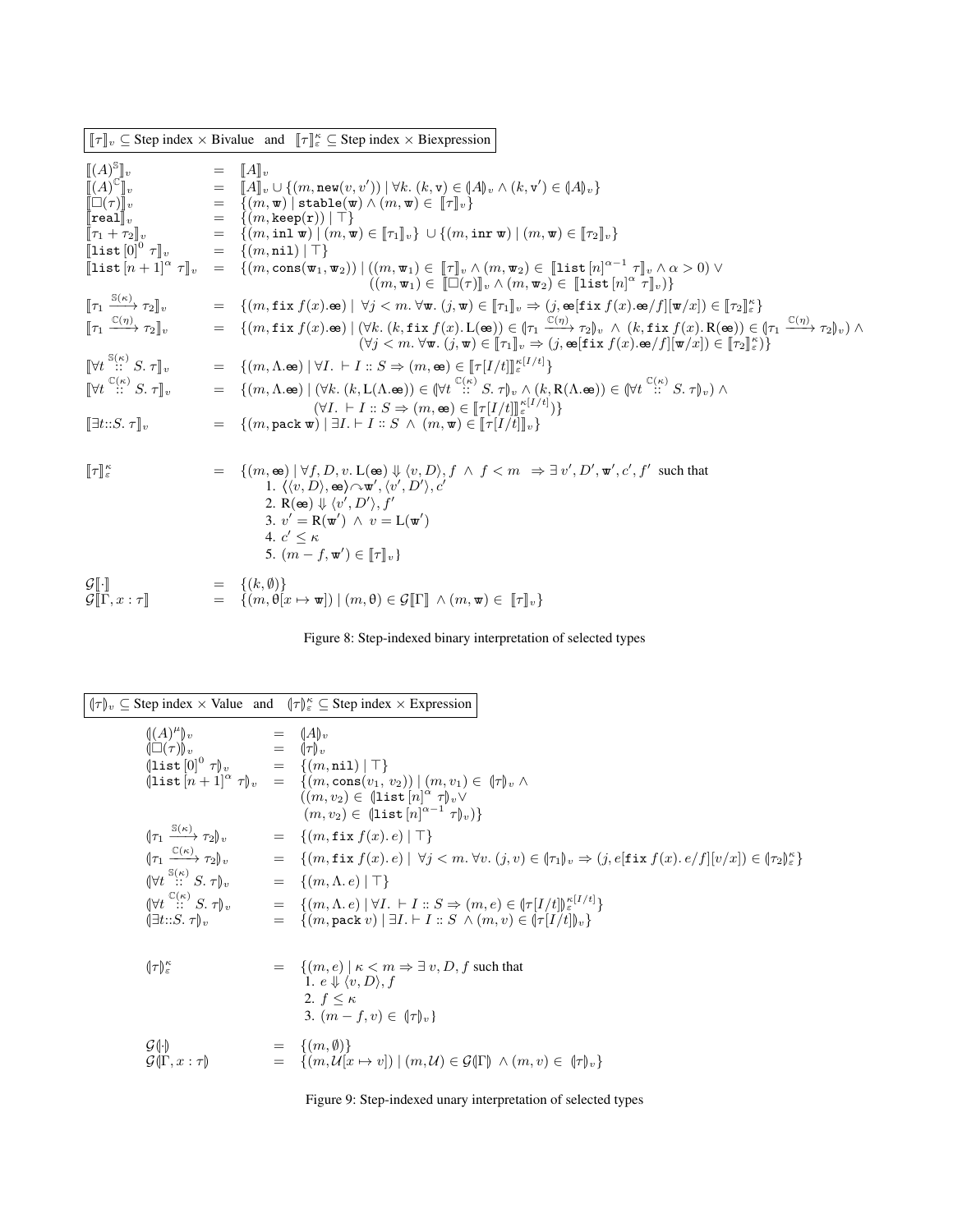semantics and we prove that the translations of typed programs respect statically established costs. To support change propagation, the translation stores all values in mutable references in the first run to allow in-place update during the incremental run. Additionally, during the first run the translation constructs a dependency graph that indicates which locations depend on any given location. Change propagation then proceeds bottom up: It starts from input locations that have changed, then updates their dependents and so on.

The target language,  $ML<sup>C</sup>$ , is inspired by AFL [3]. It extends (simply typed) ML with a single primitive,  $\texttt{read}(e_1, x. e_2)$ , that evaluates  $e_1$  to a reference l, binds the value in that reference to  $x$  and then evaluates  $e_2$ . On the side, the construct automatically records a *dependency edge* from *l* to the location *l'* that holds the result of evaluating  $e_2$ . The edge is labeled  $\lambda x. e_2$ . If l changes, then change propagation will re-execute  $e_2$  to obtain a new updated value for  $\overline{l}'$ . The syntax, and typing rule of read( $e_1$ , x.  $e_2$ ) are shown below.

$$
e ::= \dots | \operatorname{read}(e_1, x, e_2)
$$
  
\n
$$
\frac{\Gamma \vdash e_1 : \operatorname{ref} \tau' \quad \Gamma, x : \tau' \vdash e_2 : \tau}{\Gamma \vdash \operatorname{read}(e_1, x. e_2) : \operatorname{ref} \tau}
$$

The semantics of  $ML^C$  are a slight variant of ML, formalized by two judgments:  $e_1, \sigma_1, t_1 \Downarrow^{\mathbb{S}} l, \sigma_2, t_2, c$  and  $e_1, \sigma_1, t_1 \Downarrow^{\mathbb{C}(l)}$  $v, \sigma_2, t_2, c$ . Both judgments say that expression  $e_1$ , when executed in store  $\sigma_1$ , results in store  $\sigma_2$  and the cost of this evaluation is c. The two judgments differ in the final result:  $e_1$ ,  $\sigma_1$ ,  $t_1 \Downarrow^{\mathbb{S}}$ l,  $\sigma_2$ ,  $t_2$ , c allocates a fresh location l, stores the final result in it and returns l whereas  $e_1, \sigma_1, t_1 \Downarrow^{\mathbb{C}(l)} v, \sigma_2, t_2, c$  directly returns the computed value  $v$  and, additionally, records dependency edges to the output location  $l$ , which is passed as an input. In addition, the judgments also say that the execution happens during the *logical* time interval  $[t_1, t_2]$ . Logical time points t are necessary during change propagation to decide which closures are nested inside others, as in prior work [3]. We increment the time counter by 1 whenever we start or end a new dependency. The last point to note here is that the store maps a location  $l$  to not just a value, but a pair of a value and a list of dependents, together written  $(v, \vec{e})$ . Each dependent in  $\vec{e}$  is a tuple  $(l', \lambda x.e', t_1', t_2')$  and means that, in the first run, the value in  $\hat{l}'$  was obtained as a result of the execution of read(*l*, x. e') and that  $e'[v/x]$  evaluated during the interval  $[t'_1, t'_2]$ . It is these dependencies that change propagation traverses to update results. As examples, the evaluation rules for the construct read( $e_1$ , x.  $e_2$ ) are shown in Figure 10. We note that the time stamps and dependencies that are baked into the semantics here could readily be implemented in an actual language or via a library.

**Type translation** Our translation is type-directed and preserves typing. At the type level, the translation is essentially an erasure of refinements, that additionally puts every value (and sub-value) in a reference. The type translation is shown below. Importantly, note that both  $(A)^\mathbb{S}$  and  $(A)^\mathbb{C}$  map to ref  $||A||_A$ , which allows us to subtype from  $(A)^\mathcal{S}$  to  $(A)^\mathbb{C}$  without paying any coercion cost. A list of type list  $[n]^\alpha \tau$  translates to reflist  $(\|\tau\| + \|\tau\|)$ . The sum type is used to distinguish  $\square(\tau)$ -typed elements from  $\tau$ -typed elements, corresponding to the two typing rules cons1 and cons2: Any element tagged inl corresponds to a source element of type  $\square(\tau)$  and any element tagged inr corresponds to a source element of type  $\tau$ .

| $  (A)\mu  $                                             |     | $=$ ref $  A  _A$                     |
|----------------------------------------------------------|-----|---------------------------------------|
| $\ \Box(\tau)\ $                                         | $=$ | $\ \tau\ $                            |
| $  \tau_1 + \tau_2  _A$                                  |     | $=   \tau_1   +   \tau_2  $           |
| $\ \text{list}[n]^{\alpha} \tau\ _{A}$                   | $=$ | reflist $(\ \tau\  + \ \tau\ )$       |
| $\ \tau_1 \xrightarrow{\kappa(\mu)} \tau_2\ _A$          |     | $=   \tau_1   \rightarrow   \tau_2  $ |
| $\ \forall i \stackrel{\mu(\kappa)}{\ldots} S. \tau\ _A$ |     | $=$ unit $\rightarrow$ $\ \tau\ $     |
| $\Vert \exists i::S. \tau \Vert$                         |     | $=$ $  \tau  $                        |
|                                                          |     | $\sim$ $\sim$ $\sim$ $\sim$           |

where reflist  $\tau = \text{nil}$  | cons  $\tau \times \text{ref}$  (reflist  $\tau$ )

*Expression translation* Interesting cases of the translation are shown in Figure 11. The translation is type-directed, but is independent of costs, so we omit several constraints related to costs from the rules. The main idea is twofold. First, every introduction form puts the result in a reference (e.g., rules real and fix1). Second, to translate the elimination of an expression with a type labeled C, we introduce a read on the expression's translation to force the addition of a dependence edge, as in rule  $app_{\mathbb{C}}$ . This ensures that if the expression changes, then the elimination form is re-executed during change propagation. In contrast, in eliminating an expression with a type labeled  $\mathbb{S}$ , we do not add a read, as in rule  $app_{\mathbb{S}}$ . The rule  $\textbf{caseL}_{\mathcal{S}}$  for list case is quite interesting. Recall that the typing rule caseL has two premises for the cons case: One where the head may not change and one where it may. In the translation, these cases are distinguished by the tags inl and inr on the head. Consequently, the translation of list case also immediately case analyzes the head to decide which premise to use. Our translation is total on typed expressions and it generates well-typed target expressions.

## Theorem 4 (Totality of the translation and type soundness)

If  $\Delta; \Phi; \Gamma \vdash_{\epsilon} e : \tau \mid \kappa$ , then  $\Delta; \Phi; \Gamma \vdash_{\epsilon} e : \tau \mid \kappa \hookrightarrow \lceil e \rceil$  and  $\|\Gamma\| \vdash \ulcorner e \urcorner : \|\tau\|$ 

*Change propagation* During the first run of a translated program, dependencies generated by read are recorded in the store. These dependencies constitute an acyclic graph on references, whose edges are labeled by closures and pairs of starting and ending timestamps. An input change is manifest by (externally) updating some of the initial references in this graph. To change propagate, we need to re-run all closures that are reachable from these changes in a topologically sorted order (else, we run the risk of evaluating a closure before its dependencies have been updated). To do this, we first do a bit of *one time* pre-processing on the dependency graph of the first run. We restrict the graph to references and edges reachable from inputs that *may* change (these are all clearly marked using types annotated  $\mathbb C$  and, in the case of list elements, using the tag inr). Then, we sort all edges in this restricted graph in order of their starting timestamps. We then delete any edge whose two timestamps are contained in another selected edge's two timestamps—in this case, the first edge represents a subcomputation of the second edge and since the second edge's closure will be re-executed from scratch, there is no need to evaluate the first edge's closure separately. We then throw away the timestamps. This yields a topologically sorted list  $D$  of tuples (edges) of the form  $(l_s, l_d, \lambda x. e)$ . Such a tuple says that the updated value of  $l_d$ should be obtained by executing  $e[v/x]$ , where v is the updated value in  $l_s$ .

Change propagation is then an extremely simple algorithm, that just evaluates  $e[v/x]$  in sequence for all tuples in the list D in order *after* inputs have been updated externally. We formalize change propagation using the judgment D,  $\sigma \rightsquigarrow \sigma'$ , c, which means that list D change propagates store  $\sigma$  (which contains updated inputs) to store  $\sigma'$  (which contains the entire updated computation) with cost c. The judgment has only two rules, which are shown below. Saliently, the second rule adds the cost of evaluating closures fromscratch (denoted  $c$ ) to the cost of change propagation.

$$
\frac{}{\left[0, \sigma \leadsto \sigma, 0\right]} \text{stop}
$$
\n
$$
\sigma(l_s) = (v, \_)
$$
\n
$$
e[v/x], \sigma \Downarrow^{\mathbb{C}(l_d)} v, \sigma', c \quad D, \sigma'[l_d \mapsto (v, \_])] \leadsto \sigma'', c'
$$
\n
$$
(l_s, l_d, \lambda x. e) :: D, \sigma \leadsto \sigma'', c + c' + 1
$$

We note that this algorithm is simpler than prior work on adaptive change propagation as in AFL [3], where the goal is to change propagate only from the inputs that have *actually* changed. AFL's algorithm uses a priority queue, whose overhead is difficult to estimate statically. To avoid this overhead, our algorithm updates all loca-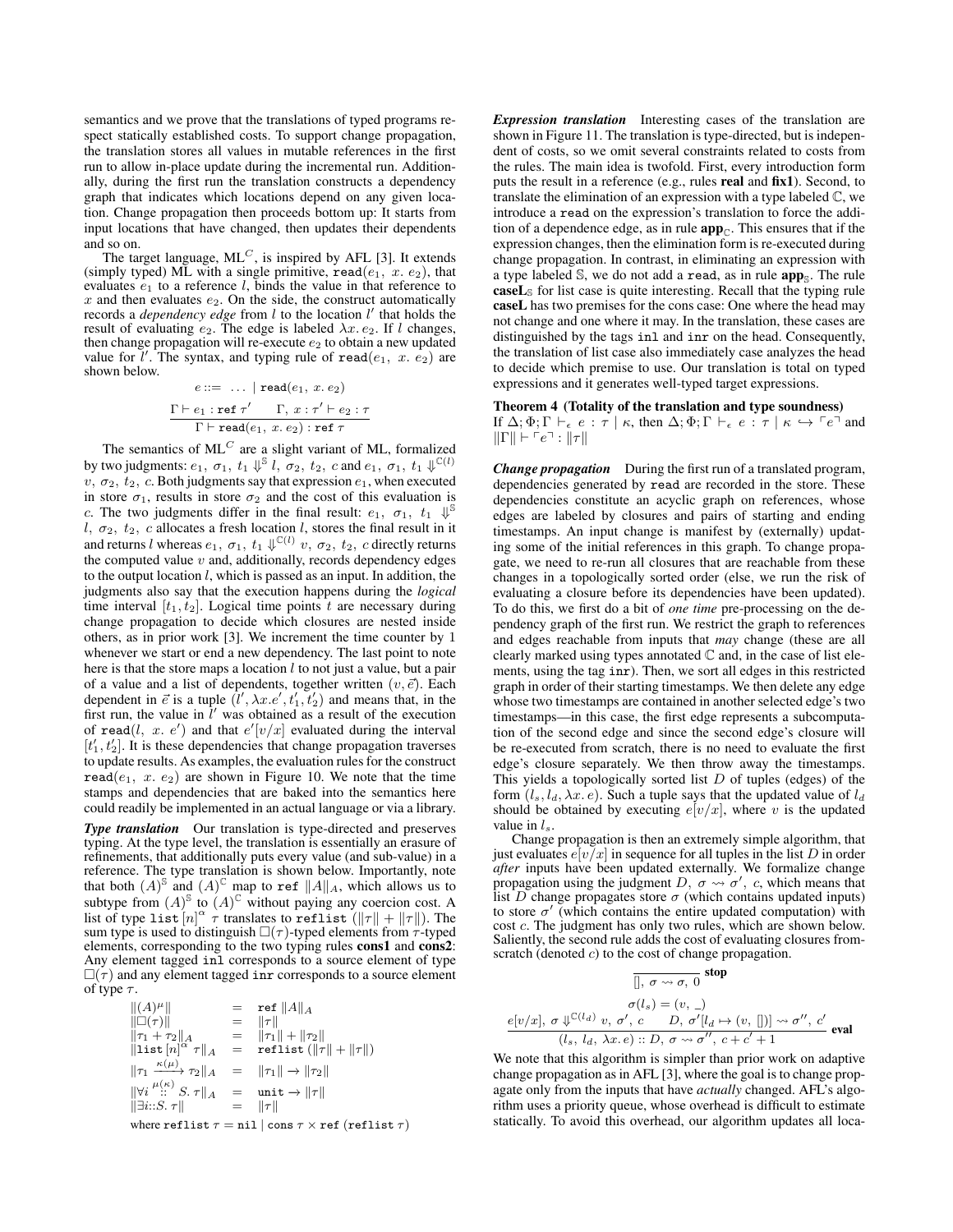$$
\cfrac{e_1, \sigma, t_1 \Downarrow^{\mathbb{S}} l, \sigma', t_2, c_1 \qquad l_n \not\in \text{dom}(\sigma') \qquad \sigma'(l) = (v', \vec{e}) \qquad e_2[v'/x], \sigma'[l_n \mapsto \Box], t_2 + 1 \Downarrow^{\mathbb{C}(l_n)} v, \sigma'', t_3, c_2 \qquad \text{read}(\varepsilon_1, x, e_2), \sigma, t_1 \Downarrow^{\mathbb{S}} l_n, \sigma''[l \mapsto (v', (l_n, \lambda x, e_2, t_2, t_3) :: \vec{e}), l_n \mapsto (v, [])], t_3 + 1, c_1 + c_2 + 1
$$
\n
$$
\cfrac{e_1, \sigma, t_1 \Downarrow^{\mathbb{S}} l, \sigma', t_2, c_1 \qquad \sigma'(l) = (v', \vec{e}) \qquad e_2[v'/x], \sigma', t_2 + 1 \Downarrow^{\mathbb{C}(l_n)} v, \sigma'', t_3, c_2 \qquad \text{read}(\varepsilon_1, x, e_2), \sigma, t_1 \Downarrow^{\mathbb{C}(l_n)} v, \sigma''[l \mapsto (v', (l_n, \lambda x, e_2, t_2, t_3) :: \vec{e})], t_3 + 1, c_1 + c_2 + 1
$$

## Figure 10: Selected rules of the target evaluation semantics

$$
\frac{\Delta;\Phi;\Gamma\vdash_{\epsilon}e:\tau\mid\kappa\hookrightarrow\ulcorner e\urcorner\vert\bigtriangleup\star\Phi\tau\mathbb{R}\star\mathbb{R}\star\mathbb{R}\star\mathbb{R}\star\mathbb{R}\star\mathbb{R}\star\mathbb{R}\star\mathbb{R}\star\mathbb{R}\star\mathbb{R}\star\mathbb{R}\star\mathbb{R}\star\mathbb{R}\star\mathbb{R}\star\mathbb{R}\star\mathbb{R}\star\mathbb{R}\star\mathbb{R}\star\mathbb{R}\star\mathbb{R}\star\mathbb{R}\star\mathbb{R}\star\mathbb{R}\star\mathbb{R}\star\mathbb{R}\star\mathbb{R}\star\mathbb{R}\star\mathbb{R}\star\mathbb{R}\star\mathbb{R}\star\mathbb{R}\star\mathbb{R}\star\mathbb{R}\star\mathbb{R}\star\mathbb{R}\star\mathbb{R}\star\mathbb{R}\star\mathbb{R}\star\mathbb{R}\star\mathbb{R}\star\mathbb{R}\star\mathbb{R}\star\mathbb{R}\star\mathbb{R}\star\mathbb{R}\star\mathbb{R}\star\mathbb{R}\star\mathbb{R}\star\mathbb{R}\star\mathbb{R}\star\mathbb{R}\star\mathbb{R}\star\mathbb{R}\star\mathbb{R}\star\mathbb{R}\star\mathbb{R}\star\mathbb{R}\star\mathbb{R}\star\mathbb{R}\star\mathbb{R}\star\mathbb{R}\star\mathbb{R}\star\mathbb{R}\star\mathbb{R}\star\mathbb{R}\star\mathbb{R}\star\mathbb{R}\star\mathbb{R}\star\mathbb{R}\star\mathbb{R}\star\mathbb{R}\star\mathbb{R}\star\mathbb{R}\star\mathbb{R}\star\mathbb{R}\star\mathbb{R}\star\mathbb{R}\star\mathbb{R}\star\mathbb{R}\star\mathbb{R}\star\mathbb{R}\star\mathbb{R}\star\mathbb{R}\star\mathbb{R}\star\mathbb{R}\star\mathbb{R}\star\mathbb{R}\star\mathbb{R}\star\mathbb{R}\star\mathbb{R}\star\mathbb{R}\star\mathbb{R}\star\mathbb{R}\star\mathbb{R}\star\mathbb{R}\star\mathbb{R}\star\mathbb{R}\star\mathbb{R}\star\mathbb{R}\star\mathbb{R}\star\mathbb{R}\star\mathbb{R}\star\
$$

Figure 11: Selected rules of the translation

tions that might *possibly* change by starting from all C-annotated inputs. Another difference from AFL is that our algorithm does not update the dependency graph during the incremental run. So every incremental run must use the dependency graph of the first run, as opposed to AFL, where every incremental run uses the dependency graph of the previous run.

*Soundness* We show that our translation is sound, both functionally and with respect to costs established by the type system, for both from-scratch evaluation and change propagation. For the soundness proof, we design two new step-indexed logical relations—one unary and one binary. The unary relation, written  $V(\tau)$ , relates one source value to one target value (the source value's translation) and a target store. The binary relation, written  $V[\![\tau]\!]$ , relates two source values (obtained by applying a relational substitution to the same value) to a target value with two related stores (corresponding to the relational substitution). As expected, the corresponding expression relations capture costs. Due to lack of space, we defer details of the relations to our appendix, but the relations allow us to prove the following soundness theorems. In the second theorem,  $\gamma$  represents the subpart of  $\sigma$  that is updated due to input changes,  $\gamma\sigma$  denotes the update of  $\sigma$  with  $\gamma$  wherever  $\gamma$ is defined, and  $\mathcal{D}(\sigma_f, \text{dom}(\gamma))$  denotes the result of pre-processing the dependency graph in store  $\sigma_f$ , starting from the locations in  $\gamma$ . The important clauses in these two theorems are (3) and (4), respectively, which say that the from-scratch and change propagation costs established in the type system are upper bounds on the corresponding costs of the result of the translation.

# Theorem 5 (Soundness of from-scratch execution)

If  $x : \tau' \vdash_{\mathbb{C}} e : \tau \mid \kappa \hookrightarrow \ulcorner e \urcorner$  and  $(v'_s, v'_t, \sigma) \in \mathcal{V}(\tau')$ , then

1.  $e[v'_s/x] \Downarrow v_s, j$ 2.  $\ulcorner e\urcorner[v_t'/x], \sigma_i \Downarrow^{\mathbb{S}} v_t, \sigma', cl$ 3.  $c < \kappa$ 4.  $(v_s, v_t, \sigma') \in \mathcal{V}(\tau)$ 

## Theorem 6 (Soundness of change propagation)

If  $\cdot$ ;  $\cdot$ ;  $x : \tau' \vdash_{\mathbb{S}} e : \tau \mid \kappa \hookrightarrow \ulcorner e \urcorner$  and  $(v'_{i}, v'_{c}, v'_{t}, \sigma, \gamma \sigma \cup \sigma') \in$  $\mathcal{V}[\![\tau']\!]$  and  $e[v'_i/x] \Downarrow v_i, \_,$  then

- 1.  $e[v_c'/x] \Downarrow v_c$ , 2.  $\ulcorner e\urcorner[v_t'/x], \; \sigma \Downarrow^{\mathbb{S}} v_t, \; \sigma_f, \; \underline{\ }$ 3.  $\mathcal{D}(\sigma_f, \text{ dom}(\gamma)), \ \gamma \sigma_f \cup \sigma' \leadsto \sigma'_f, \ c$ 4.  $c \leq \kappa$
- 5.  $(v_i, v_s, v_t, \sigma_f, \sigma'_f) \in \mathcal{V}[\![\tau]\!]$

# 6. Related Work

*Incremental computation* There is a vast amount of literature on incremental computation, ranging from algorithmic techniques like memoization [19, 24], to language-based approaches using dynamic dependence graphs [3, 7, 8] and static techniques like finite differencing [6, 22, 25]. To speed up incremental runs, approaches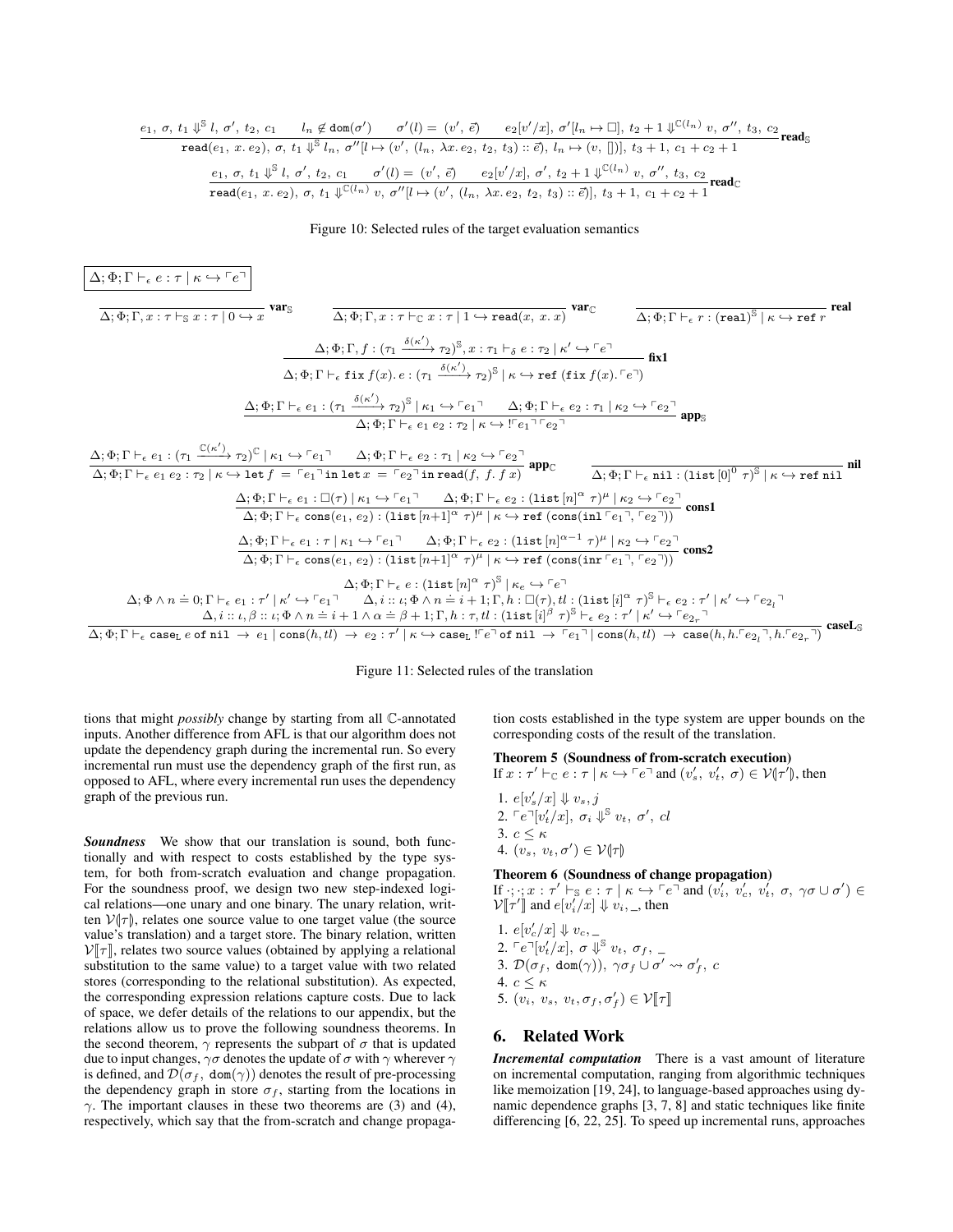based on dynamic dependency graphs store intermediate results from the initial run. A prominent language-based technique that uses this approach is self-adjusting computations (AFL) [3], which has been subsequently expanded to Standard ML [4] and a dialect of C [17]. Our change propagation algorithm is inspired by AFL, but is different. AFL uses a priority queue ordered by timestamps to decide which closures to execute; we rely on not only timestamps but also static annotations to pre-process the dependency graph to determine which closures to execute. AFL's approach is more flexible but incurs higher bookkeeping cost for priority queue operations when the same inputs change in subsequent incremental runs.

Previous work by Chen *et al.* [8, 9] automatically translates purely functional programs to their incremental counterparts. Our translation (Section 5) is loosely inspired by this work, but the translation itself and the theorems differ significantly. In particular, we translate both S- and C-labeled expressions to reference types, while Chen *et al.* translate only  $\mathbb C$ -labeled types to reference types. Our approach allows cost-free coercion from  $(A)^\mathcal{S}$  to  $(A)^\mathcal{C}$ , and also supports the nochange rule, which is essential to typing recursive functions with precise costs. A second significant difference is that Chen *et al.* only show that the initial run of the translated program is no slower (asymptotically) than the source program. They do not analyze costs for incremental runs. In contrast, we show that both incremental and from-scratch costs of translated programs are bounded by those estimated by our type system. (Chen *et al.*'s type system does not provide cost bounds.)

Approaches based on static transformations extract program derivatives, which can be executed in place of the original programs with only the updated inputs to produce updated results [6, 25]. Such techniques make use of the algebraic properties of a set of primitives and restrict the programmer to only those primitives. In contrast to these approaches, our work is based on dynamic dependence graphs and our static analysis only establishes the cost of incremental runs.

In general, in all prior work on incremental computation the efficiency of incremental updates is established either by empirical analysis of benchmark programs, algorithmic analysis or direct analysis of cost semantics [23]. CostIt [11] was the first proposal for statically analyzing dynamic stability. Our work directly builds on CostIt, but our type system is richer: CostIt cannot type programs where fresh closures may execute in the incremental runs. We do away with this restriction by introducing a second typing mode that analyzes from-scratch execution costs. This requires a re-design of the type system and substantially complicates the metatheory (we use both a binary and a unary logical relation, while CostIt needs only the former) but allows the analysis of many programs that CostIt cannot handle. Additionally, we prove soundness of the type system relative to a concrete change propagation algorithm, which CostIt does not.

*Refinement types and information flow control* Like CostIt, we rely on index refinements in the style of DML [28]. Index refinements are usually data structure-specific. Allowing programmerdefined size metrics and extending our analysis with algebraic datatypes is nontrivial. We believe that recent work by Danner *et al.* is a good starting point [14].

In addition, our type system can be considered as a cost-effect refinement of the pure fragment of Pottier and Simonet's information flow type system for ML [26]. The security levels L ("low") and H ("high") in information flow analysis correspond to  $\Im$  ("stable") and  $\mathbb C$  ("changeable") respectively in DuCostIt. Our  $\epsilon$  corresponds to what is often called the program counter or  $pc$  in information flow analysis. The pc tracks implicit influences due to control flow.

*Type systems on resource bounds/complexity analysis* Static analysis of resource bounds of one run of a program is well-studied. Specifically, many different techniques can be used to prove worsecase execution time (WCET) complexity. These include linear dependent types [12, 13], abstract interpretation [16], amortized resource analysis [20] and sized types [10, 21, 27]. In particular, amortized resource analysis [20] is an automatic technique that can *infer* WCET, but only for polynomial-time programs. However, all these techniques differ from our work (and CostIt) in a fundamental way: They all reason about a single execution of a program, whereas dynamic stability is a property of two executions of a program. The from-scratch cost analysis that we add in DuCostIt is closer to the aforementioned prior work. We could have used an existing technique for from-scratch cost analysis, but it was unclear how existing techniques could be extended to relational analysis, so we found it easier to build our own analysis.

## 7. Conclusion and Future Work

This paper introduces DuCostIt, a type system that combines unary- and relational-cost analysis using type refinements. Although the focus here is on a specific application—analysis of dynamic stability—the overall design of type system is quite general. It can be adapted to other kinds of relational cost analysis, e.g., to show that of two similar programs, one consumes less resources than the other (as may be relevant for compiler optimizations), or that a program's execution time is independent of certain input values (as may be relevant for showing the absence of timing-based leaks in security settings). In our ongoing work, we are examining such generalizations.

## References

- [1] A type theory for incremental computational complexity with control flow changes (technical appendix). Online at http://www. mpi-sws.org/~ecicek/ducostit\_appendix.pdf.
- [2] U. A. Acar. *Self-Adjusting Computation*. PhD thesis, Department of Computer Science, Carnegie Mellon University, 2005.
- [3] U. A. Acar, G. E. Blelloch, and R. Harper. Adaptive functional programming. *ACM Trans. Program. Lang. Syst.*, 28(6), 2006.
- [4] U. A. Acar, G. E. Blelloch, M. Blume, R. Harper, and K. Tangwongsan. An experimental analysis of self-adjusting computation. *ACM Trans. Program. Lang. Syst.*, 32(1):3:1–3:53, 2009.
- [5] A. Ahmed. Step-indexed syntactic logical relations for recursive and quantified types. In *Proceedings of the 15th European Conference on Programming Languages and Systems*, ESOP'06, pages 69–83, 2006.
- [6] Y. Cai, P. G. Giarrusso, T. Rendel, and K. Ostermann. A theory of changes for higher-order languages: Incrementalizing  $\lambda$ -calculi by static differentiation. In *Proceedings of the 35th ACM SIGPLAN Conference on Programming Language Design and Implementation*, PLDI '14, pages 145–155, 2014.
- [7] M. Carlsson. Monads for incremental computing. In *Proceedings of the 7th International Conference on Functional Programming*, ICFP '02, pages 26–35, 2002.
- [8] Y. Chen, J. Dunfield, and U. A. Acar. Type-directed automatic incrementalization. In *Proceedings of the 33rd Conference on Programming Language Design and Implementation*, PLDI '12, pages 299– 310, 2012.
- [9] Y. Chen, J. Dunfield, M. A. Hammer, and U. A. Acar. Implicit selfadjusting computation for purely functional programs. *J. Functional Programming*, 24(1):56–112, 2014.
- [10] W.-N. Chin and S.-C. Khoo. Calculating sized types. In *Proceedings of the Workshop on Partial Evaluation and Semantics-based Program Manipulation*, PEPM '00, pages 62–72, 1999.
- [11] E. Çiçek, D. Garg, and U. A. Acar. Refinement types for incremental computational complexity. In *Programming Languages and Systems -*